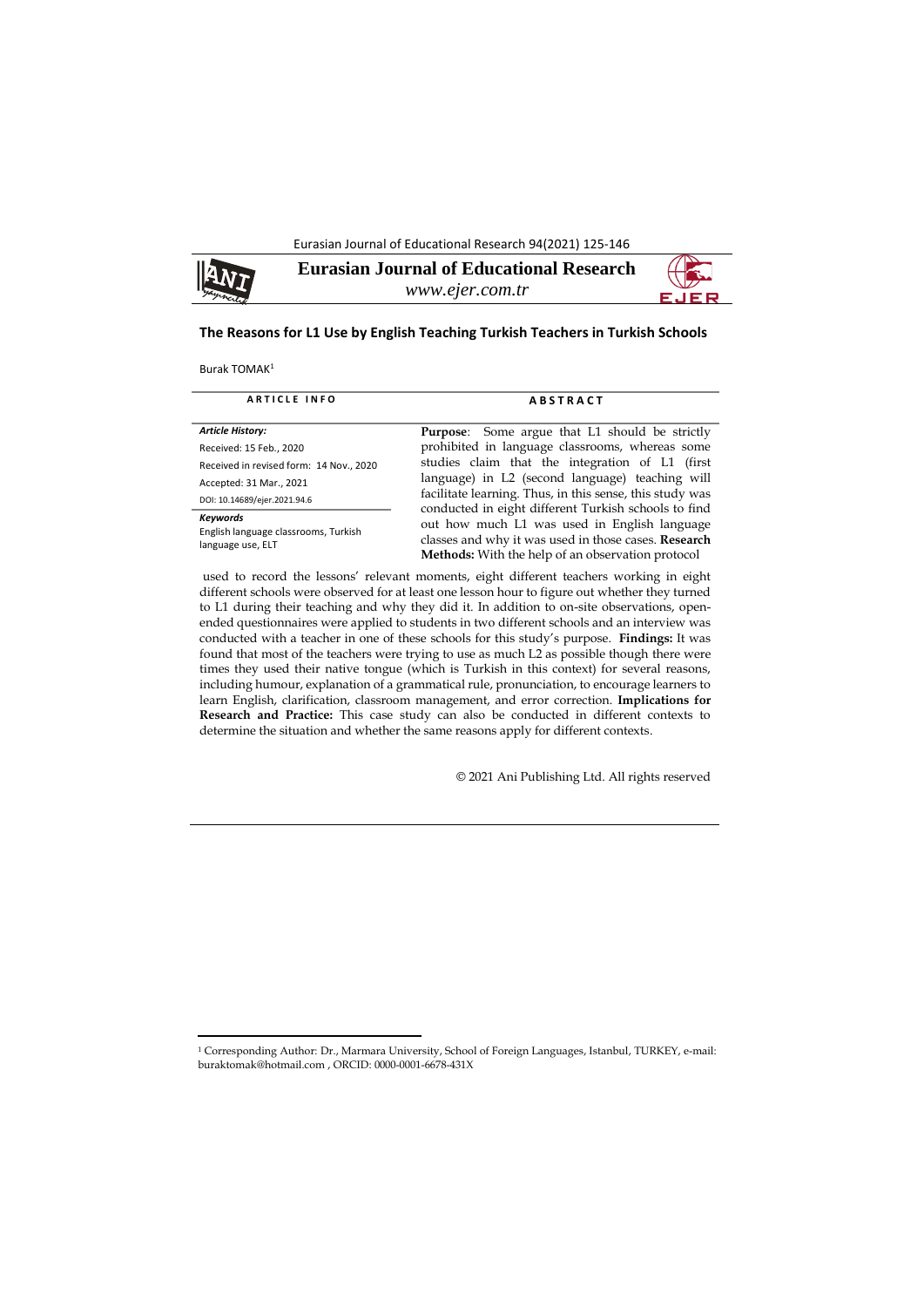## **Introduction**

The importance of learning another language has been growing and becoming essential day by day. Consequently, language teaching has gained importance and diversity in terms of methods. Educators try to keep up with different methodologies to achieve effective teaching by considering many different varieties, such as their students' profile, environment, culture, and needs.

Whatever practitioners do to apply the theories offered by different scholars, whether they use L2 or L1 in foreign language lessons is still a question of wonder in our field. Kim and Petraki (2009) have argued that "some debate has been going on between foreign language instructors if and to what extent L1 should be used and in what ways L1 can be made use of in L2 classes in order to simplify communication" (p. 58). Therefore, the use of students' first language (L1) in language teaching has been "an issue of ongoing debate in the field of second language (L2) acquisition" (Campa & Nassaji, 2009, p.742). There are different methods, such as maximising the use of L2 or using L1 to enhance the effectiveness of the lessons and achieve smooth learning of the second language. Indeed, the latter has been discussed among educators many times. Throughout the years, L1 was seen as an obstruction and a tool that should not be used in L2 classrooms (Savignon, 1983; Widdowson, 1978). However, in reality, teachers turn to their L1 to facilitate their teaching (Chang, 2009; Ferguson, 2003; Macaro, 2001; Tien, 2004; Turnbull & Arnett, 2002). For instance, in a Turkish context, teachers may use Turkish to make it easier for their learners to comprehend the lesson's topic or switch to Turkish to maintain discipline in the classroom. In short, speaking in the students' mother tongue, either as part of a classroom management tactic or as a teaching technique, is a good way for scaffolding the lesson (Timuçin & Baytar, 2015).

#### *The Importance of L2 Use in Language Teaching*

Some researchers appear to be reluctant to recognise the potential benefits of supporting foreign language instruction with L1 because they think it would play an inhibiting role in second language acquisition. Krashen (1982) argues that L1 should be banned in L2 classes overall. Turnbull (2001) also agrees that L1 functions as an obstacle in L2 learning environments. Iswati and Hadimulyono (2018) claim that "the use of L1 turned out to be less essential" in language classrooms (p.125). Furthermore, Ellis (2005) points out that using the target language more than L1 is an aiding key to more successful and quick learning class environments. Exposure to L2 alone makes learning profitable, enjoyable, and a good experience for learners to express their thoughts in a new language (Almoayidi, 2018). This means that the learners' proficiency will naturally improve with the maximum use of L2 in a language classroom (Chaudron, 1988; Krashen, 1982; Macdonald, 1993).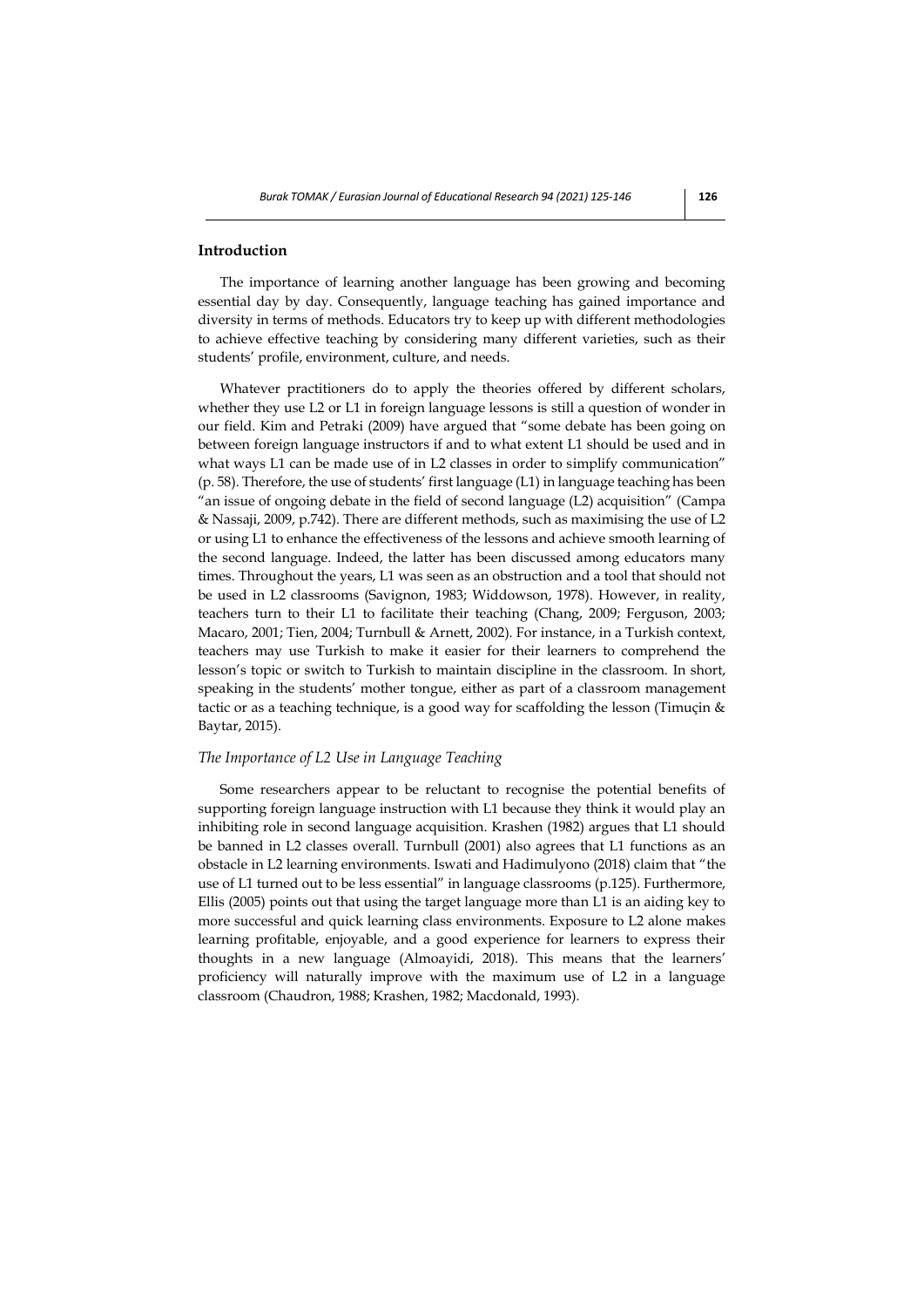## *The Use of L1 in Language Teaching*

On the other side of the debate, some ideas support the use of L1. For example, Cook (1999), who first argued that L1 should be banned in the classroom, changed his idea to the presupposition that L1 can be functional in L2 classes. Some studies show that students feel comfortable while their native language is used for acquiring another language (Atkinson, 1987; Edstrom, 2006; Kim Ahn, 2010; Schweers, 1999). According to Rhalmi (2009), L1 should be used more in L2 classes because it will efficiently facilitate the foreign language learning process. Ordona et al. (1999) also point out that the first language lays the foundation for developing proficiency in additional languages, showing that native language use is essential for learning a second language. Learners who need "a sense of security in the experience of learning a foreign language" (Darginavičienė & Navickienė, 2015, p. 109) may become stressed with the idea of abandoning the native language. James (1996) agrees that establishing a link between L2 and L1 effectively raises learners' awareness in the learning process. In other words, L1 can be used just to attract the learners' attention to certain points that might be incomprehensible with L2 explanations. This is important because denying the learners' first language competence skills might cause them to feel threatened by another language and a culture they are unfamiliar with. Hence, using some first language elements in a language classroom will make the learners feel safe and secure.

#### *The Reasons for the Use of L1 in L2 Classrooms*

Another group of scholars claim that the use of L1 or L2 depends on other factors such as the class, students' profile, and the teachers' competence. Edstorm (2009) states that using L1 or L2 more should be up to the teacher as the students' proficiency levels or needs vary, and results can change. For instance, if a group of students learn L2 to pass a certain test that assesses their competence of grammar and comprehension, they may not require more exposure to the L2 as they aim to internalise the structure of the language necessary for them to understand test questions. Therefore, they may not need any L2 exposure if their listening or speaking skills will not be tested. Thus, these two skills, which might require teachers to expose their students to more English, will not serve the learners' needs in that context. Meyer (2008) confirms that the use of L1 in L2 classes should differ from one class to another in terms of the class purpose and students' comprehension abilities. However, L2 use must be maximised.

Some studies show that L1 is essential under certain circumstances, especially for some pedagogical goals. Ordona et al. (1999) say that L1 should also be used "to check comprehension and clarify problems" (p.9). Some researchers wanted to see whether L2 use in a classroom is more effective in teaching grammar, vocabulary, and pronunciation of words by working on this area. (Carson & Kashihara, 2012; Edstorm, 2009). According to Carson and Kashihara (2012), higher L1 use is needed to make statements and clarifications. Grim (2010) also elaborates on the issue by saying that teachers can make use of L1 for "facilitating comprehension, overcoming grammatical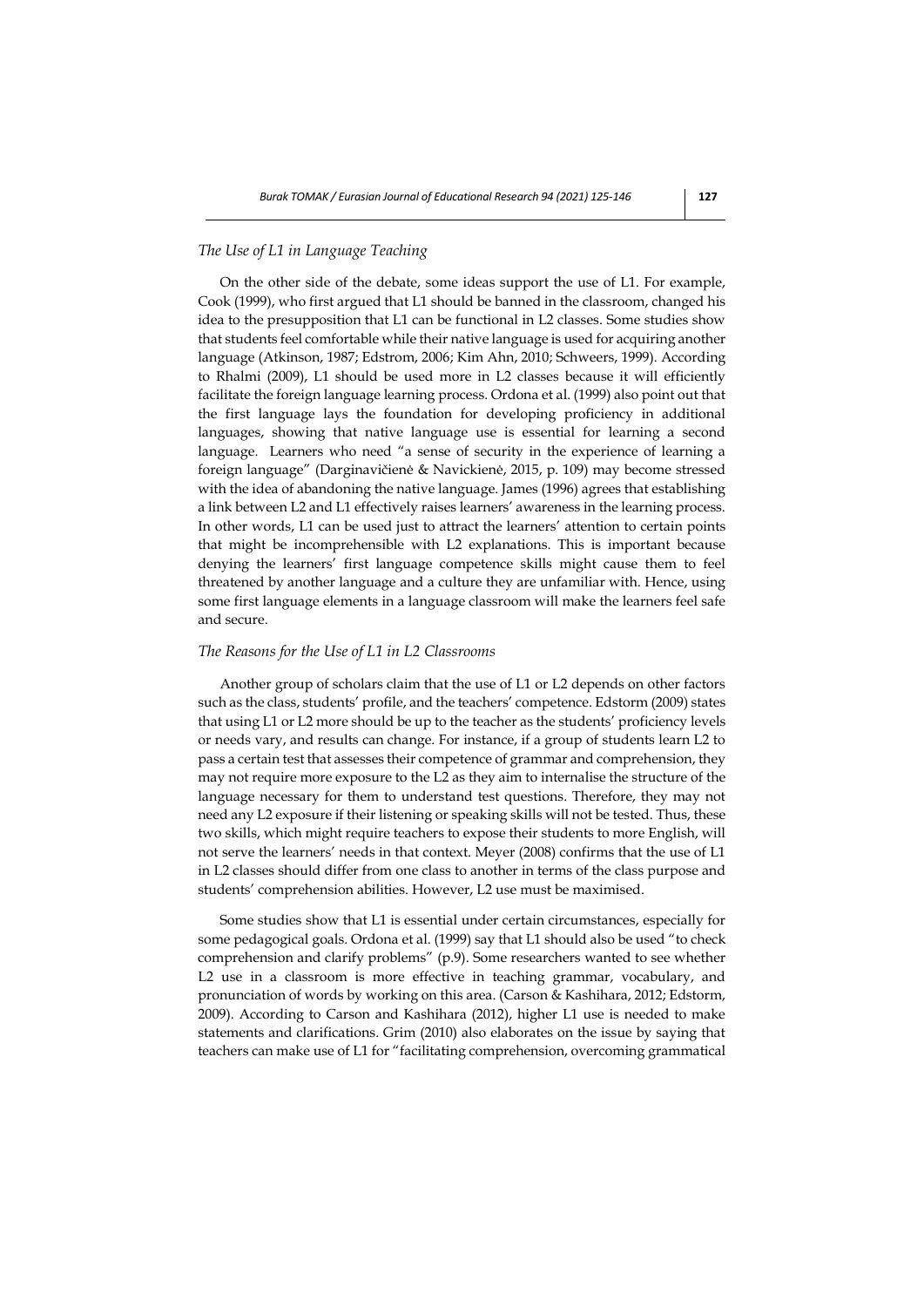obstacles, and saving time in lengthy L2 task explanations" (p. 207). Villamil and de Guerrero (1996) show the importance of the L1 use, which is Spanish in their context, as "L1 was an essential tool for making meaning of text, retrieving language from memory, exploring and expanding content, guiding their action through the task, and maintaining dialogue" (p. 60). Swain and Lapkin (2000) showed the importance of L1 use in terms of 'task accomplishment', which could not be achieved without the use of L1 with  $8<sup>th</sup>$  graders French immersion students who turned to 'French' to negotiate and communicate with each other to be able to complete the task given by their teacher. Timuçin and Baytar (2015) have also found that teachers speak in Turkish to translate from English, check for understanding, provide students with procedures and directions, explain grammar, and manage the class.

In summary, there are various reasons why teachers use L1 in their L2 classes. This study was carried out to determine why different teachers in different teaching contexts use Turkish (L1) in their L2 classes. Thus, the research questions are:

- 1. How much L1 is used in language classrooms? Is L2 dominantly used in language classrooms?
- 2. Why do English teachers turn to L1 (which is Turkish in this study)?
- 3. What are students' perceptions of L1 use in language classrooms?

## **Method**

## *Research Design*

For the data collection of this study, 8 different schools, either state or private, under the Turkish Ministry of Education's observation were visited, and 8 different English language classes were observed in these schools at different times within a month. To observe lessons on different topics, the researcher observed classes at different times. In each school, at least one English language lesson was observed, which lasted 40 minutes. During the observations, an observation protocol, designed by Charles Darwin University School of Education (2019), was used to record what happened in the classroom for later analysis. The teachers and students from different family and academic backgrounds were observed during the lesson in which the researcher was allowed to enter. After the observations, students in two randomly chosen schools, among the ones where the observations were made, were given openended questionnaires to check whether the observations reflected the reality and triangulation purposes. The students were asked to give their general opinions on the use of Turkish in their lessons. As this study's main focus was on teachers' Turkish use through 'on-site observations', all students were not included in the study. Therefore, the students from the selected two schools participated in this study as they were more willing to answer the questionnaire. Additionally, in one of the schools, a teacher was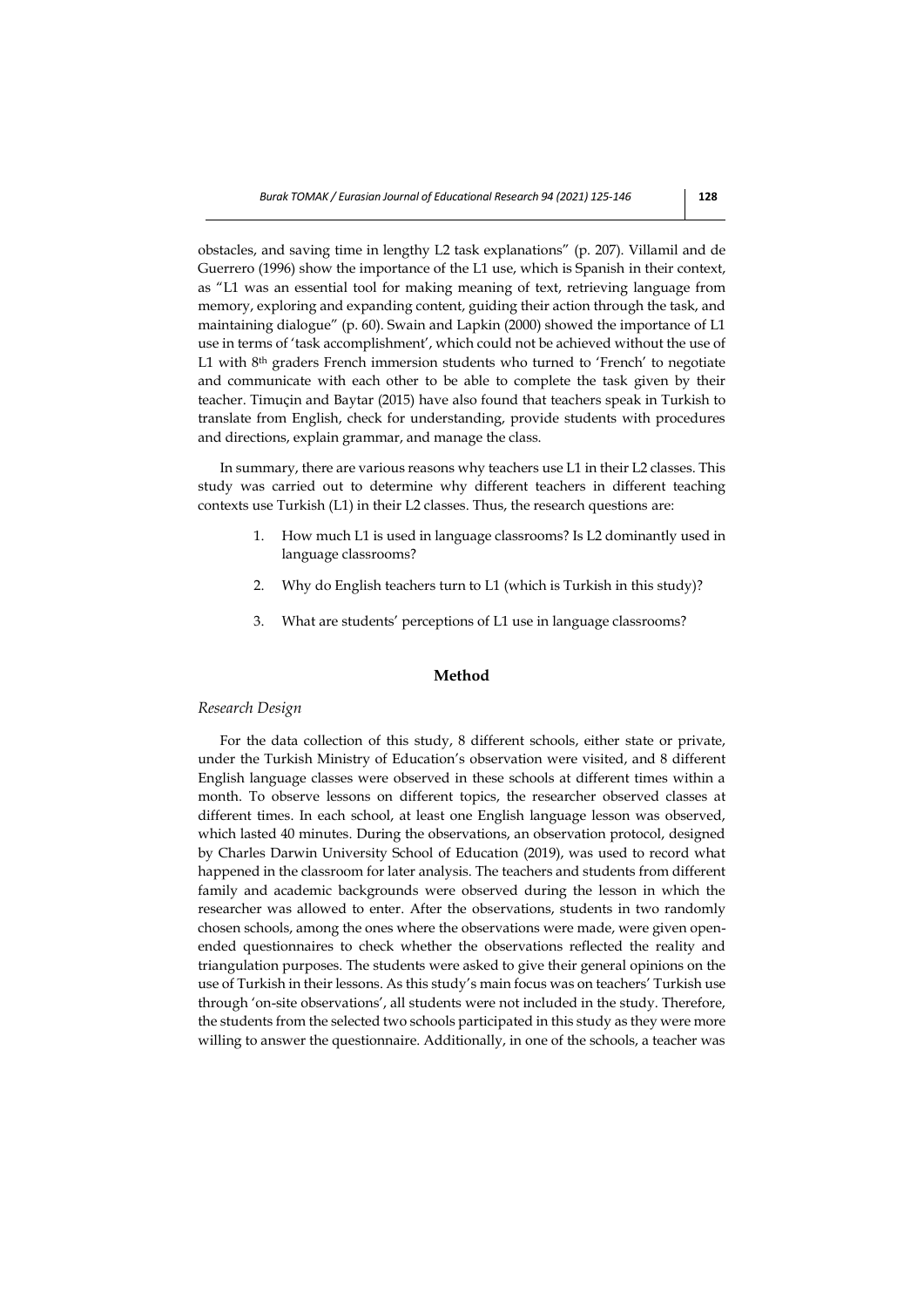interviewed considering both the "triangulation" purpose and willingness of the participant teacher to contribute to the study.

#### *Research Sample*

Table 1 below shows the schools' detailed information where the English lessons were observed and the participant teachers and students' information.

## **Table 1**

| School         | School                              | Grade          | Number   | Language  | Experience | Graduation                 |
|----------------|-------------------------------------|----------------|----------|-----------|------------|----------------------------|
| Code           | Type                                |                | of       | level     | of teacher | of the teacher             |
|                |                                     |                | students |           |            |                            |
| <b>S1</b>      | State High<br>School                | 11             | 10       | A2        | 30 years   | <b>ELT</b>                 |
| S <sub>2</sub> | State<br>Primary<br>School          | $\overline{4}$ | 17       | A1        | 11 years   | <b>ELT</b>                 |
| S <sub>3</sub> | State<br>Anatolian<br>High School   | 12             | 21       | B2        | 15 years   | <b>ELT</b>                 |
| <b>S4</b>      | State High<br>School                | 12             | 15       | <b>B1</b> | 7 years    | English<br>Literature      |
| S <sub>5</sub> | <b>State</b><br>Secondary<br>School | 7              | 26       | A2        | 18 years   | International<br>Relations |
| S6             | Private<br>Primary<br>School        | 5              | 20       | A1        | 5 years    | ELT                        |
| S7             | State High<br>School                | 9              | 28       | A2        | 17 years   | English<br>Literature      |
| S8             | State High<br>School                | 9              | 16       | A2        | 5 years    | <b>ELT</b>                 |

*Detailed Information about the Schools Where Observations Were Done*

As shown in Table 1 above, eight different English lessons in eight different schools were observed at different education levels based on the Ministry of Education in Turkey. Six of these schools were high schools whereas the other two were primary and secondary schools. All of the schools except S6 were state schools. Still, all of the schools in Turkey, private or state, are under the Ministry of Education's supervision so the objectives of the curriculums implemented in different schools do not differ greatly. However, private schools can offer more language classes to their students as they have more facilities and opportunities.

#### *Participants*

The number of students in the classes ranged from 10 to 28, which is ideal for language teaching. The language levels of six classes ranged from A1 and A2 whereas the other two classes were B1 and B2. Thus, their language proficiencies were not high.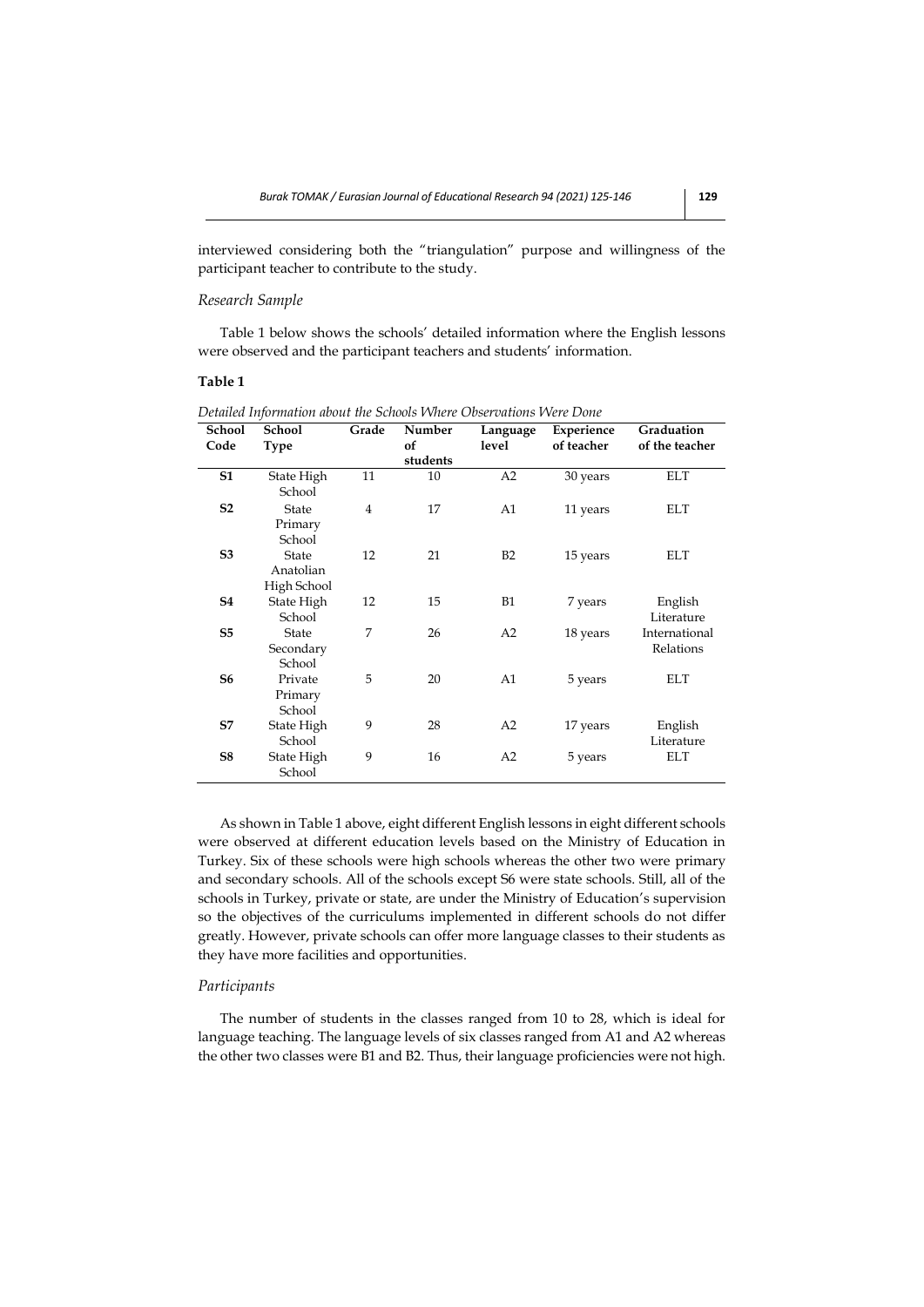The consents of the students in S7 and S8 were taken, then they were given open-ended questionnaires to share their opinions on their teacher's use of Turkish in English lessons. As for the participant teachers' teaching experience, only two of them had five years of teaching experience, which could be called 'moderately experienced', while five had more than ten years of teaching experience. Only one of the teachers had seven years of experience. When it comes to the participant teachers' educational backgrounds, five were graduates of ELT (English language teaching) department. Two of them graduated from the English language and literature department, and one graduated from the international relations department. Therefore, these three got their pedagogical formation after graduating from their universities to be teachers in the Ministry of Education. All participant teachers were observed in their classes; however, one teacher (S8) was interviewed as she was willing to contribute to this study. She was a graduate of an ELT department; therefore, she was familiar with the concepts and terminology, which was a great asset to this study.

#### *Educational Context*

This study was conducted in schools located in different parts of Istanbul. No matter how metropolitan the city is, the regions' socioeconomic status where the data were collected were neither high nor low. Thus, the schools' students came from middle or upper-middle-class families. Therefore, it can be claimed that these students were exposed to English in a school setting as they did not speak English in their daily lives. Turkey is an EFL country where English is used as a foreign language; students do not need to speak English to meet their daily needs. Hence, in this study, L2 means 'English' (taught as a foreign language in schools), and L1 is 'Turkish' (the mother tongue of both the students and the teachers). Thus, it can be concluded that there was no minority language used for communication between students and teachers.

What was covered in the lessons was another point that needed some attention because the content potentially determined the dominant use of either Turkish or English. However, in all classes, teachers touched upon a grammar point even if the focus was on reading (apart from S2, where the lesson's main focus was to teach vocabulary, specifically nationalities and countries). Thus, no grammar instruction was observed in that class.

#### *Research Instruments and Procedures*

Three different data collection instruments were used for this study: an observation protocol, an open-ended questionnaire, and interview questions.

#### *a. Observation Data*

The primary data for this study were collected through observations. 8 different classrooms were observed for this study, and during the observations, the researcher used an observation protocol designed by Charles Darwin University, School of Education in Australia (2019). This data collection tool was suitable because it gave the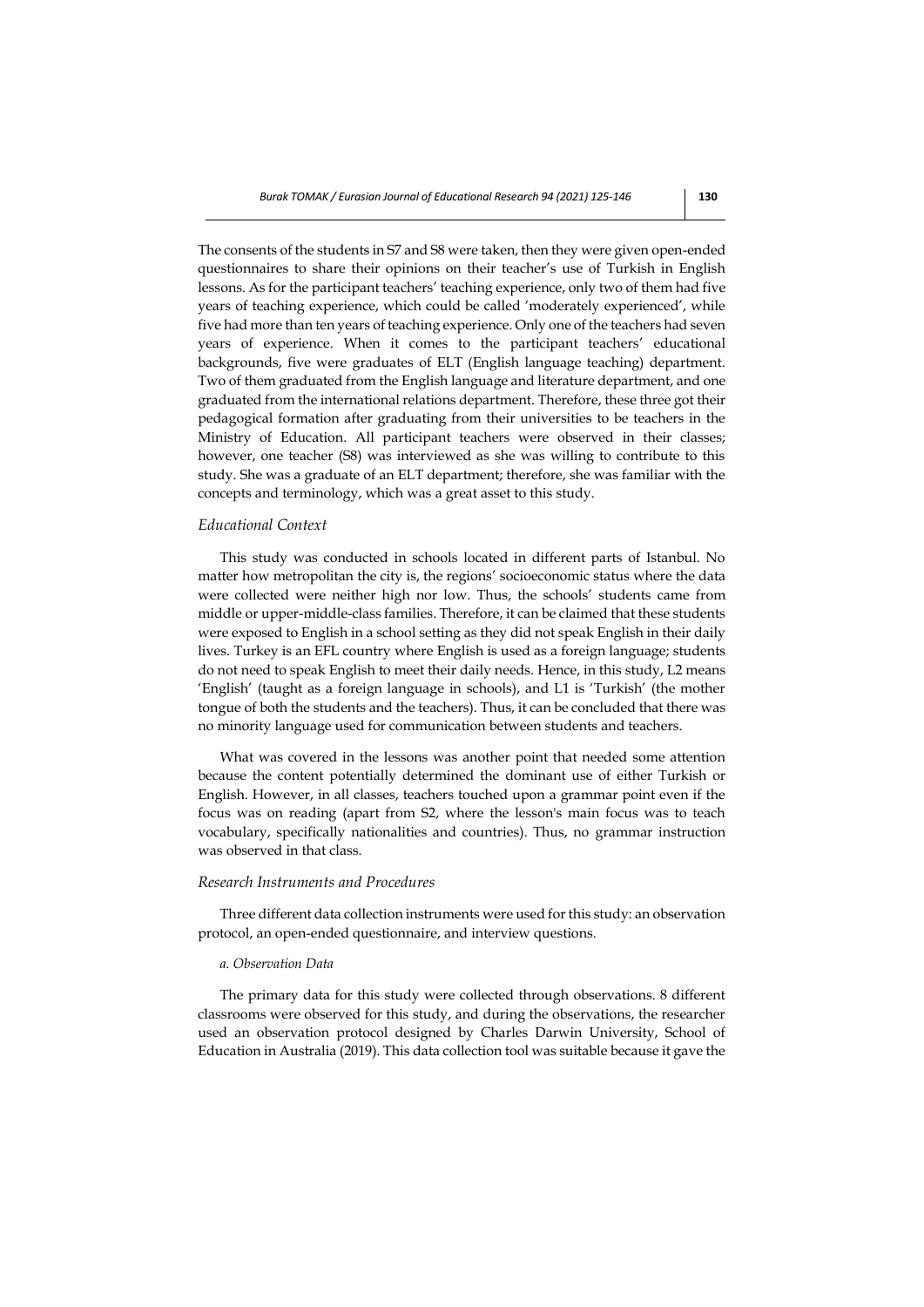researcher the chance to record the time of the moment that was specifically related to the study's purpose (the teacher behaviour, student response, and the reason/explanation/discussion of that specific case). Thus, after the observation, the researcher could easily follow what was witnessed during the observations. Student reactions were also significant because student perceptions were also within the scope of this study.

The researcher observed eight different classes for at least one lesson, which lasted 40 minutes. Therefore, 320 minutes of classroom observations were done in total. During the observations, audio recordings were taken because the teachers were reluctant to allow video recordings. Audio recordings were kept for the data to be easily transcribed by the researcher and not to miss any significant moments.

#### *b. Open-Ended Questionnaires and the Interview*

Along with the observations, in two schools (S7 and S8), students were also given open-ended questionnaires to learn more about the students' perspectives on the issue. The researcher wrote the questionnaire's questions following this study's purpose, considering the research questions (mentioned above). These questions were formed to determine students' reactions to Turkish use in the lessons and whether they were satisfied with the teachers' implementation.

Additionally, the researcher interviewed one participant teacher from one of the schools. The researcher also wrote the interview questions according to the research questions and the purpose of the study. The participant teacher (S8) was interviewed about her Turkish use after the observation was completed to check whether there were inconsistencies between what she had done and what she said. The interview was also recorded to be able to transcribe it later for the data analysis. The interview was conducted in Turkish, the participant teacher and the researcher's mother tongue, for the participant teacher to feel comfortable sharing her ideas. Furthermore, with the interview data elicited, it was determined to what extent there was an overlap between the teacher's thoughts and students' perspectives about Turkish use in English lessons.

## *Data Collection*

Data were collected from different sources for triangulation purposes to increase the reliability and validity of this study. Creswell (2012) defines it as "the process of corroborating evidence from different individuals, types of data or methods of data collection to ensure that the study will be accurate because the information draws on multiple sources of information, individuals or processes" (p. 259). Thus, the researcher collected data from teachers and students with the help of different data collection tools.

The data collection started with the determination of different school contexts for this study. The schools were chosen as a result of the correspondences between the researcher and different school administrations. The ones who were willing to help the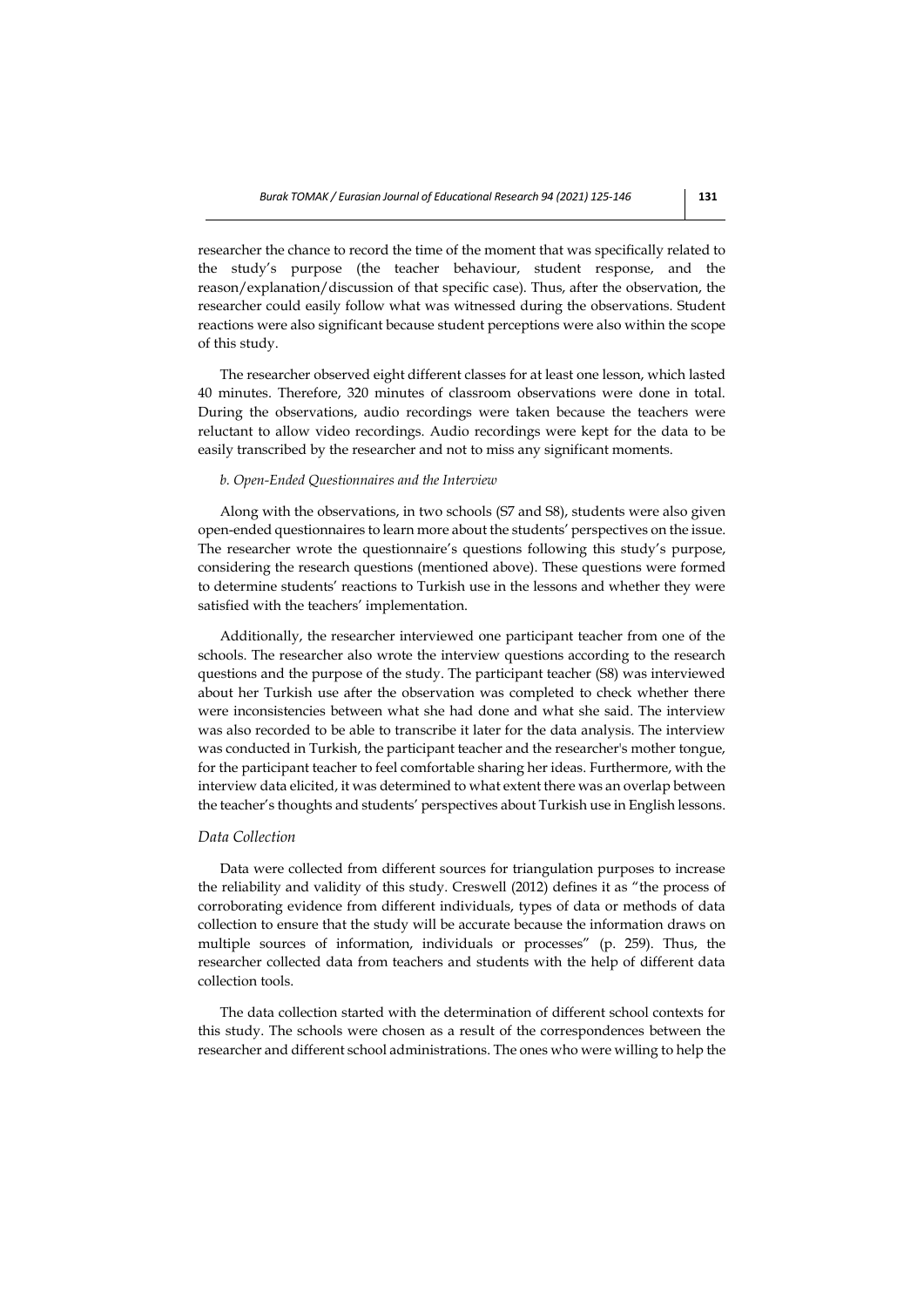researcher collect his data were selected to do the observations. Upon arrival, the administrative staff guided the researcher to one of the English language teachers who was available and willing to cooperate at that time. The ones who were ready to help were observed for a whole lesson, and the lessons were audio recorded with the teachers' consent. With this procedure, the researcher visited eight different schools and had the chance to observe eight different English lessons given by eight different English language teachers. In addition to these observations done via an observation protocol and recorded audio files, students in S7 and S8 were given an open-ended questionnaire at the end of their lessons. In S8, the researcher interviewed the teacher right after completing the open-ended questionnaire given to the students. Thus, the teacher in S8 allocated one more hour for the researcher to conduct the interview.

#### *Data Analysis*

The analysis was conducted considering the research questions, and as Cohen et al. (2007) state, "analysis here is almost inevitably interpretive" (p.469). Analysis was defined by Gall et al. (2003) as "a process of examining case study data closely in order to find constructs, themes, and patterns that can be used to describe and explain the phenomenon being studied" (p. 453). The researcher fully transcribed the audio recordings and the teacher interview. The questionnaires filled by the students were already in a written form, which made them available for analysis. After the transcriptions, the data were firstly classified and categorised. Later, structuring narratives to describe the contents was made to interpret the data (Cohen et al., 2007). 'Thematic' analysis was chosen because the researcher organised transcriptions into themes and combinations of categories (Krippendorp, 2004); these categories are defined as "the main groupings of constructs or key features of the text, showing links between units of analysis" (Cohen et al., 2007, p. 478). Certain codes, which are "the smallest element of material that can be analysed" (Cohen et al., 2007; p. 477), were identified to compare what was observed and told by the teacher and students. The codes were descriptive and included 'situation codes', which are perspectives held by subjects; ways of thinking about people and objects, according to Bogdan and Biklen (1992). The data were ready for analysis when the 'codes' were available and thematically categorised.

Some quotes from the transcript were provided in the results section, as Gall et al. (2003) claim that "direct quotes of the remarks by the case study participants were particularly effective because they clarify the emic perspective, that is, the meaning of the phenomenon from the point of view of the participants" (p. 469). These quotes will make it easier for readers to understand the case better. The recorded data were also used to understand what was witnessed in the lesson, along with the transcripts. The field notes were great assets to the themes created by the transcripts.

The analysis of the open-ended questionnaires and the teacher interview (S8) were also done qualitatively by finding certain codes. The researcher transcribed the audio files due to confidentiality issues. The researcher also tried to determine the amount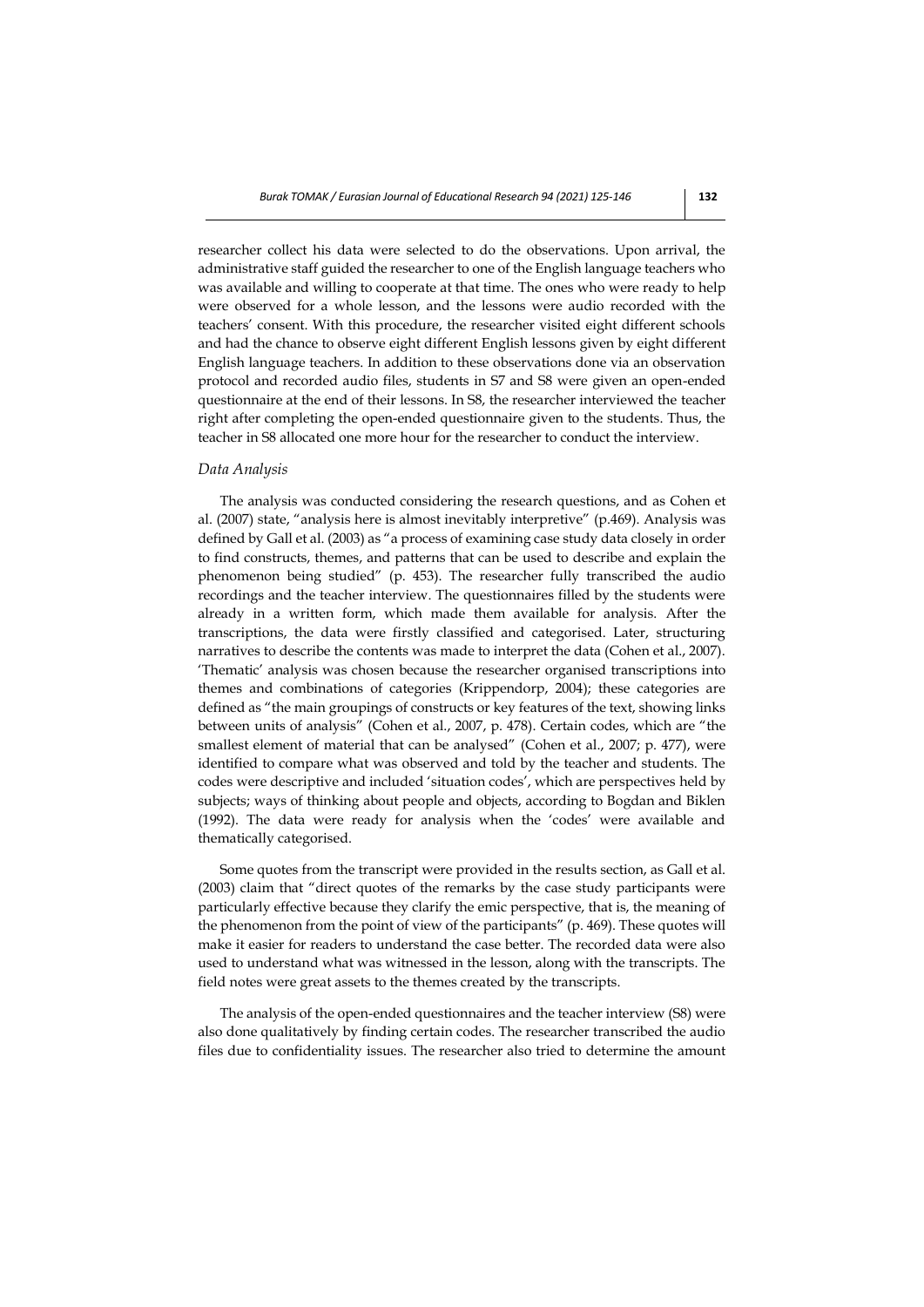of Turkish use in these transcriptions through manual calculations of the sentences or words used in the lessons to provide the results section ratios. Furthermore, translations were also done by the researcher and checked by colleagues to increase the reliability of the data. The teacher interview was done in Turkish; thus, the researcher manually coded both the interview transcription and the students' openended questionnaires. As this is a contextual case study whose results cannot be generalised to other contexts, the codes created from the interview, open-ended questions, and the interviews' transcriptions were related to the study's research questions.

## **Results**

#### *The Amount of L2 Use*

In these eight different schools, eight different classes were observed, and the first thing that attracted the researcher's attention was the amount of English used. In almost every class, the amount of English used was higher than Turkish use. It can be stated that the use of Turkish accounted for 30 % of the interactions occurring in these classes. In S1, 90 % of English was used, whereas 82 % of English was used in S7. S8 used English 95 % of the time, which was the highest among the researched schools. These percentages were obtained from the recording transcriptions. For instance, in S2, the teacher used English 90 % of the time, even though her class was full of A1 level 4th grade students. She used flashcards to achieve this; she used visuals to teach nationalities and flags.

#### *The Reasons for L1 Use*

#### *Humour*

Humour was one of the most common reasons why teachers spoke in Turkish. Teachers attempted to integrate 'humour' in their classes to attract the students' attention and make the lessons more interesting. The extract below was taken from the transcripts from S1.

- T: A teacher must be humble..
- S: What does "humble" mean?

T: Hani "I am the best forget the rest" hocalar var ya bunlar "humble" olmuyor (teachers who think I am the best forget the rest are not humble).. S: (laughs)

This extract shows how teachers may explain the meaning of unknown vocabulary with jokes, in Turkish, making students laugh. Thus, the teacher jokes in Turkish to make her explanations funny and clear. Additionally, the teacher observed in S8 was interviewed after the class. She said;

Actually, some of my students want me to speak Turkish all the time, but this is not the way I teach. However, I am sure that all of them want me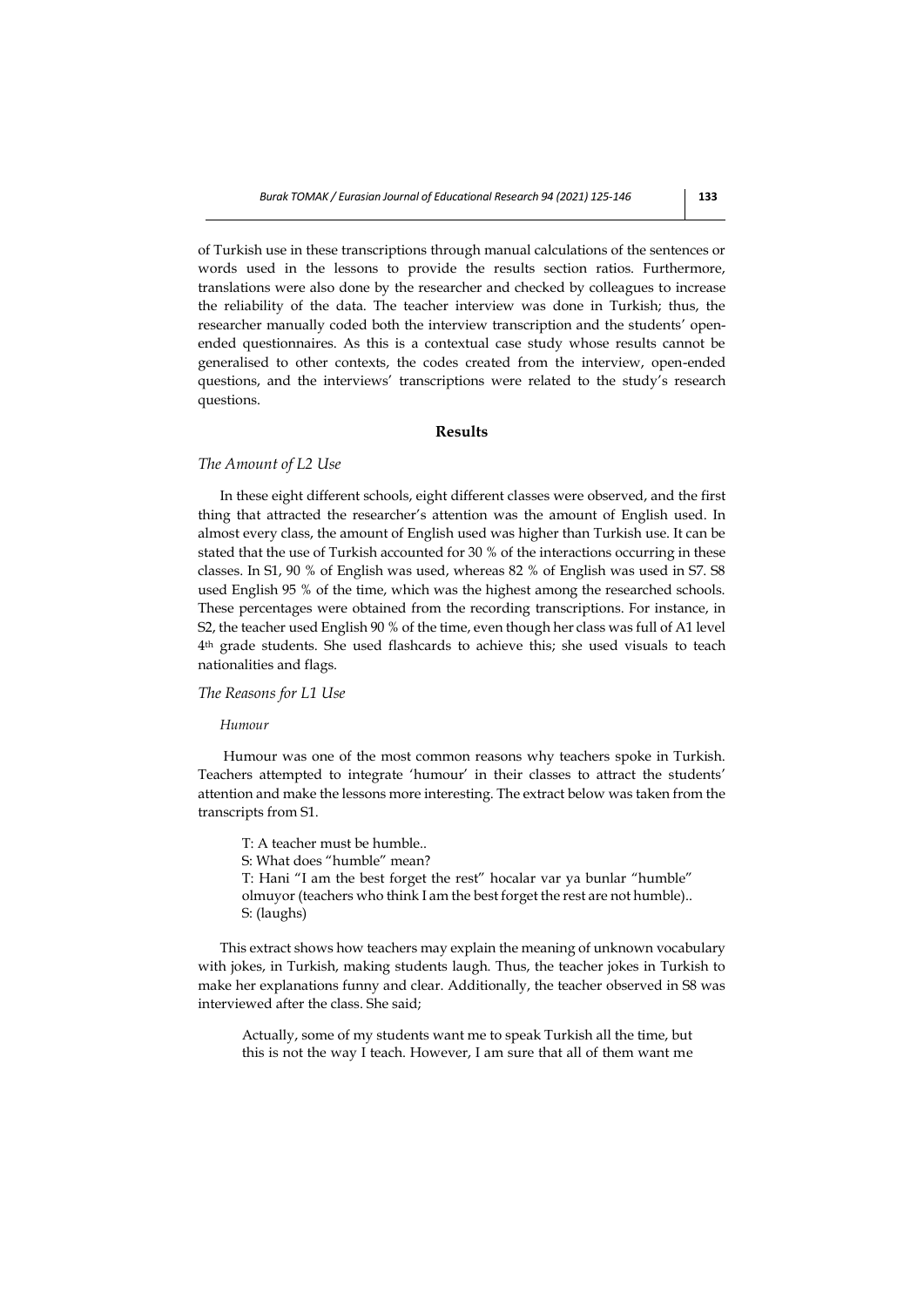to make jokes in their own language to make it clearer and make them laugh without hesitating to notice the humour. I don't avoid making Turkish jokes.

It can be understood that students want teachers to have a sense of humour, but this should be done in their own language for it to be understandable. The use of Turkish for humour in the class atmosphere was observed in S1 and S8.

#### *Explanation of a Grammatical Rule*

Apart from humour, 'explanation of a grammatical rule' was another factor that affected the use of Turkish in foreign language classes. In S3, S4, S5, S6, S7, and S8, the teacher used Turkish to explain a grammatical point. Here is the dialogue between a teacher who tried to explain a grammatical point and a student in S3.

T: No, you can't use many with homework. It is uncountable.

S1: But it's homework. Why I cannot say I have many homework. Bir odev, iki odev (One homework, two homeworks, three homeworks) S2: Yes, Ahmet'nin dedigi gibi odevleri sayamaz miyiz? (As Ahmet has

said, can't we count homework?)

T: No, çocuklar odevi İngilizce de sayamazsiniz (Children, we cannot count homework in English)

S2: Ama bir odevim var diyemez miyim? (but can I not say I have one homework?)

T: Sen dersin onlar diyemez. (You can in Turkish, but they cannot in English).

In this extract, the teacher used Turkish to explain the countable/uncountable rule over an uncountable English word (homework). Students also triggered the use of Turkish because they asked their teacher Turkish questions so the teacher felt the need to speak in Turkish for a more detailed explanation. This was just a sample, and the other varieties of this case were also seen in other classes.

#### *Pronunciation*

Pronunciation was another reason why teachers turned to Turkish in S3, S4, and S5. Words are pronounced as they are written in the Turkish language; Turkish students find it hard to pronounce some English words since their pronunciation and written versions differ. They have to know the "International Phonetic Alphabet" (IPA) to learn the English words' appropriate pronunciation. However, they do not know IPA if it is not taught in the lesson. Thus, teachers explain the pronunciation with the help of L1. If students are familiar with IPA, the teacher will not need to use Turkish. However, IPA is usually taught in higher education, and it is not a part of primary or secondary schools' curriculum. The following dialogue was taken from S4.

T: Who wants to give an example with "could"? (Waits for her students' response) S: Could (/kʊld/) you give me your pencil?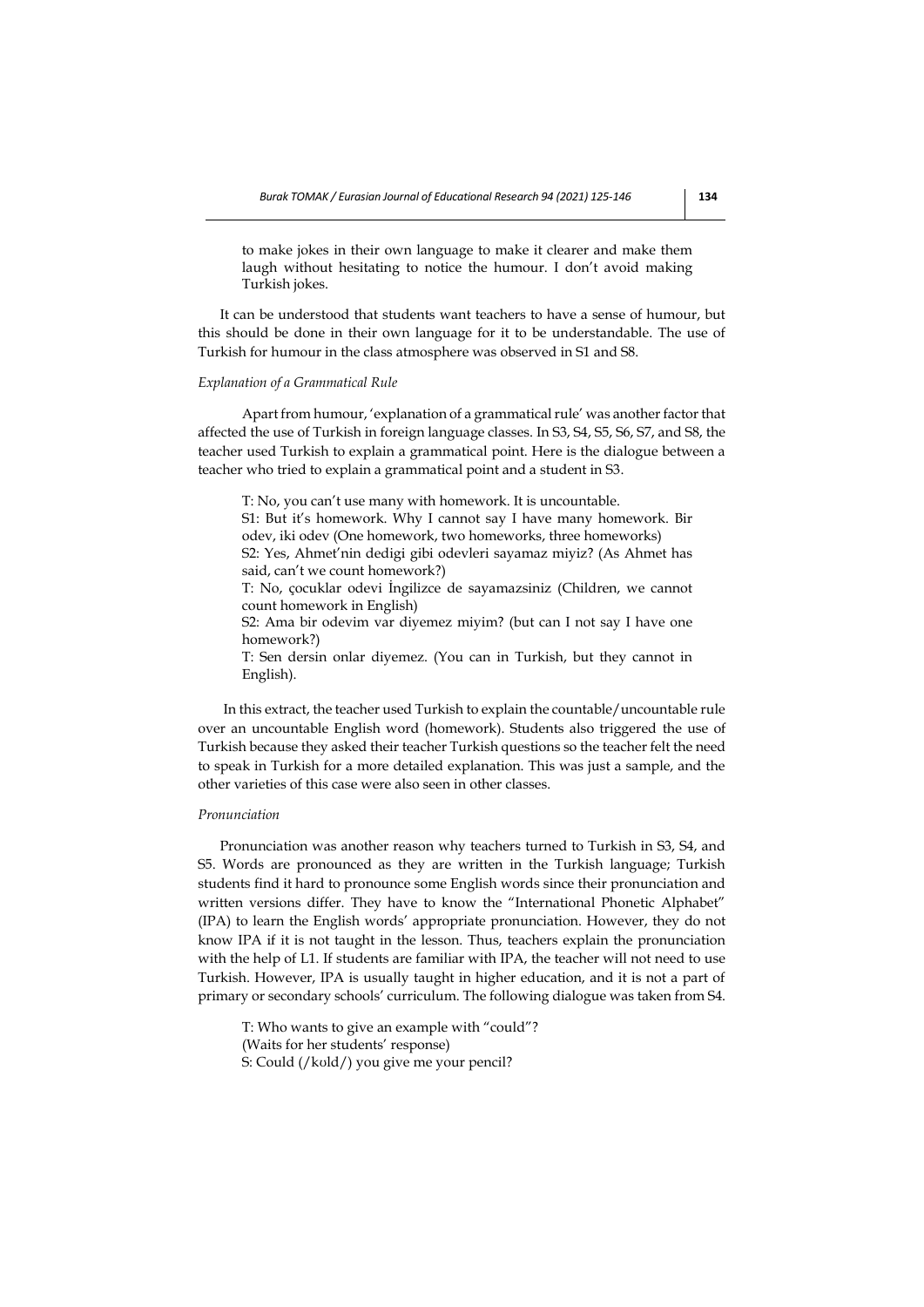T: Grammar olarak guzel bir ornek ama "could"u "l" sesi olmadan okumaya ozen gosterelim. (It is grammatically correct, but we should do our best to pronounce "could" by paying attention to the silent "l")

This extract showed that the teacher tried to explain the word's appropriate and accurate pronunciation with a Turkish explanation to make it clearer to the students who were likely to mispronounce the word.

#### *Encouragement*

Another reason why teachers turned to Turkish was to encourage students to learn English. In S5 and S8, it was found that teachers spoke in Turkish to encourage their students to learn the language. The following is a part of the transcription from S8;

S1: He does not talkative. T: He is not talkative. Okay, but this is not the answer that I want. S2: I think he is not confident. T: He is not confident, so…? (Students seem lost) T: (switches to L1) Yaklasiyorsunuz ama… Boyle… Bir tik kaldi (Come on you are close to it.. like.. one step more)

In this extract, the teacher aimed to make students more enthusiastic about finding the correct answer, so she turned to Turkish to make them more alert to what she expected from them and make them feel capable of doing so. Thus, she expressed her feelings in Turkish to make them realise what they could do.

#### *Clarification*

Clarification was another contributing factor to the use of Turkish. Teachers felt the need to explain, in Turkish, what they explained in English; for students to understand the points the teacher touched upon. This case was observed in S5, S7, and S8. Here is an extract from S7;

S: There is a table in the room.

T: It must be a question.

S: There is a …

T: Cagri, Cagri! It must be a question.

S: Soruyu okuyum ama hangi soru. (I can read the question but which one?)

T: Cağri bu bir soru olmali cunku "Yes" diyerek cevap verilmis. (Çağrı, this must be a question because the answer starts with "yes").

S: Is there a table in the room?

T: Yeah, that is right.

In this extract, it can be seen that the teacher realised that the student could not understand what he had to do in the activity. Thus, even though she explained what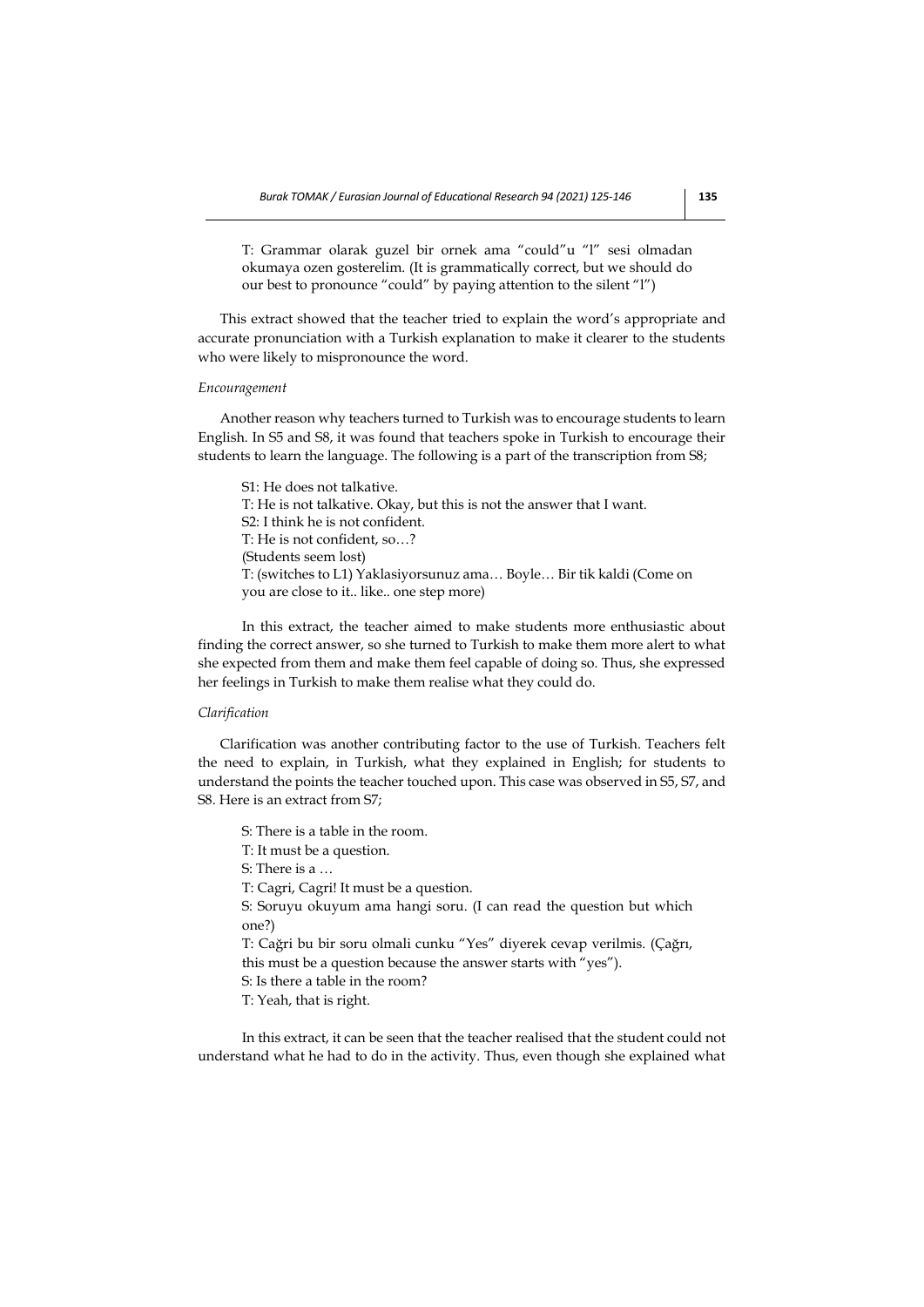he had to do in English, the student expressed what he had understood in Turkish; therefore, the teacher felt the need to clarify the activity by explaining it in Turkish.

#### *Classroom Management*

Teachers spoke in Turkish for classroom management purposes (for the stability of the class environment). When they felt that the order in the class was at risk and saying something in English would do nothing to fix it, they spoke in Turkish for students to understand and act accordingly. In S6 and S8, where the teachers had 5 years of experience, teachers spoke Turkish to control their classes. Here is a part of the transcription of S6;

T: so we have learned "can" model. We have done some activities with it. Now, I will write some more example sentences with it on the board. [Meanwhile, students talk to each other to realise what they are doing] T: Ama kendi aramizda konusmuyoruz. Simdi tahtaya bakin. Bunlari yazin. (But we won't talk to each other. Look at the board and write them down now).

In this extract, the teacher turned to Turkish because she thought students did not understand her instruction; she explained it in Turkish to make sure that they understood what they had to do. If they kept chatting among themselves, she might feel as if she was losing control of the class.

## *Error Correction*

Finally, error correction was another reason teachers turned to Turkish in their English lessons. This was observed in S6 where the teacher made a correction in terms of lexical and grammatical context. The extract below shows the grammatical correction made with the use of Turkish.

S: He is speak two language.

T: [stops student with using her hand] He can speak… He can speak two languages. "He is speak" is false. Degil mi Arzu? (isn't it, Arzu?) [waits for a second]

S: Yes, teacher, sorry. He can speak two languages.

T: He can speak Turkish and English.

This extract showed that the teacher tried to attract the student's attention to draw attention to the mistake using Turkish. In another case observed in the same class, the teacher made a correction for vocabulary improvement.

S: She is Turk.

T: Country and nationality. We learned it before. Our country and nationality in English? [waits for the students to remember] Ulkemizin İngilizcesi neydi cocuklar? (What is the English equivalence of our country?)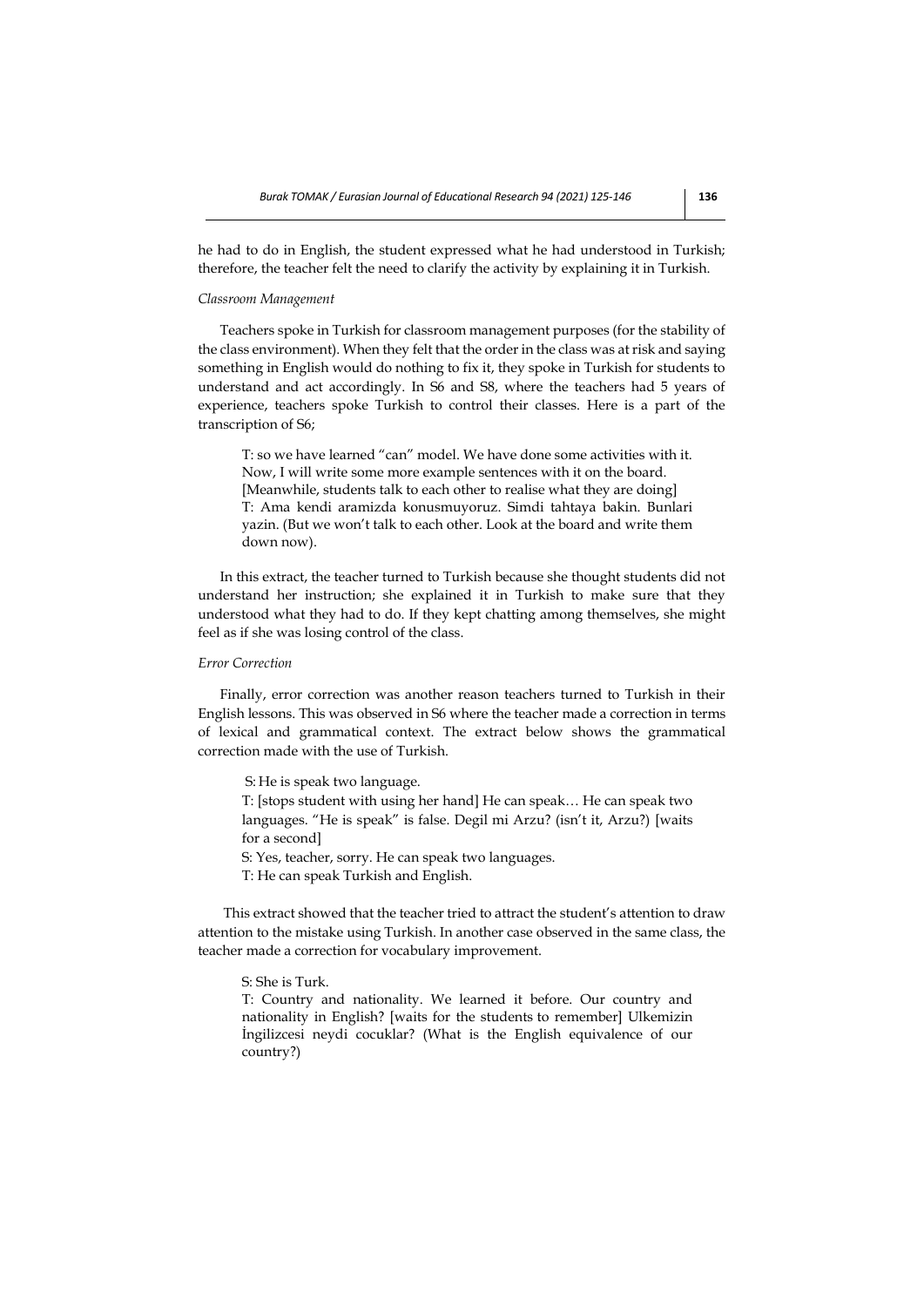Ss: Turkey! T: What about nationality? Ss: Turkish..! T: She is Turkish.

In this extract, it can be understood that the teacher pointed out the lexical deficiency that her students had. Hence, she spoke in Turkish to remind them of the importance of the word that had already been taught.

These were the reasons why teachers spoke in Turkish in the observed L2 classes. In addition to the observations, perceptions of the students and the teachers were also given some importance. Thus, in two schools, students were given open-ended questionnaires, and an interview was conducted with the teacher in S8. These data showed us the students and teachers' perceptions about the use of Turkish in English lessons.

#### *Perceptions*

As the teachers and the students are the two important key factors for a successful foreign language lesson, their perceptions on an educational implementation are significant contributors to education in terms of efficiency and applicability. Unless teachers are sure about the efficacy of what they do, they will be unable to reflect it on their practices, ending up with failure even if it is beneficial for students. Therefore, the teacher in S8 was interviewed after the observation; this was a random choice. The others could not be interviewed because of the time restrictions and availability issues. During the interview, the teacher made comments about the use of Turkish in lessons and here are the highlights;

Students are happy with my efforts to use English in my class even though I have some worries about whether all of them thinks in the same way as I do. However, some of them have some difficulty in understanding my speaking English. Thus, I make most of the grammatical explanations in Turkish in case they may not understand everything totally. What is more, the humour must be made in their own language for the students, to make them feel safe in the class. However, I would like them to use English as much as possible...

This interview showed an overlap between what the teacher thought and what she did in her classroom environment.

As for students' perspectives, they expressed themselves regarding L1 use in the open-ended questionnaire. Most of them said they were glad that they were exposed to the English language in their English lessons. They agreed that they had to use as much English as possible, but they added that they wanted to have Turkish grammatical explanations; they said this was followed in their classes. Some of them pointed out the difficulties they had while their teacher spoke in English, whereas some shared their satisfaction with their teachers' speaking English. Students also said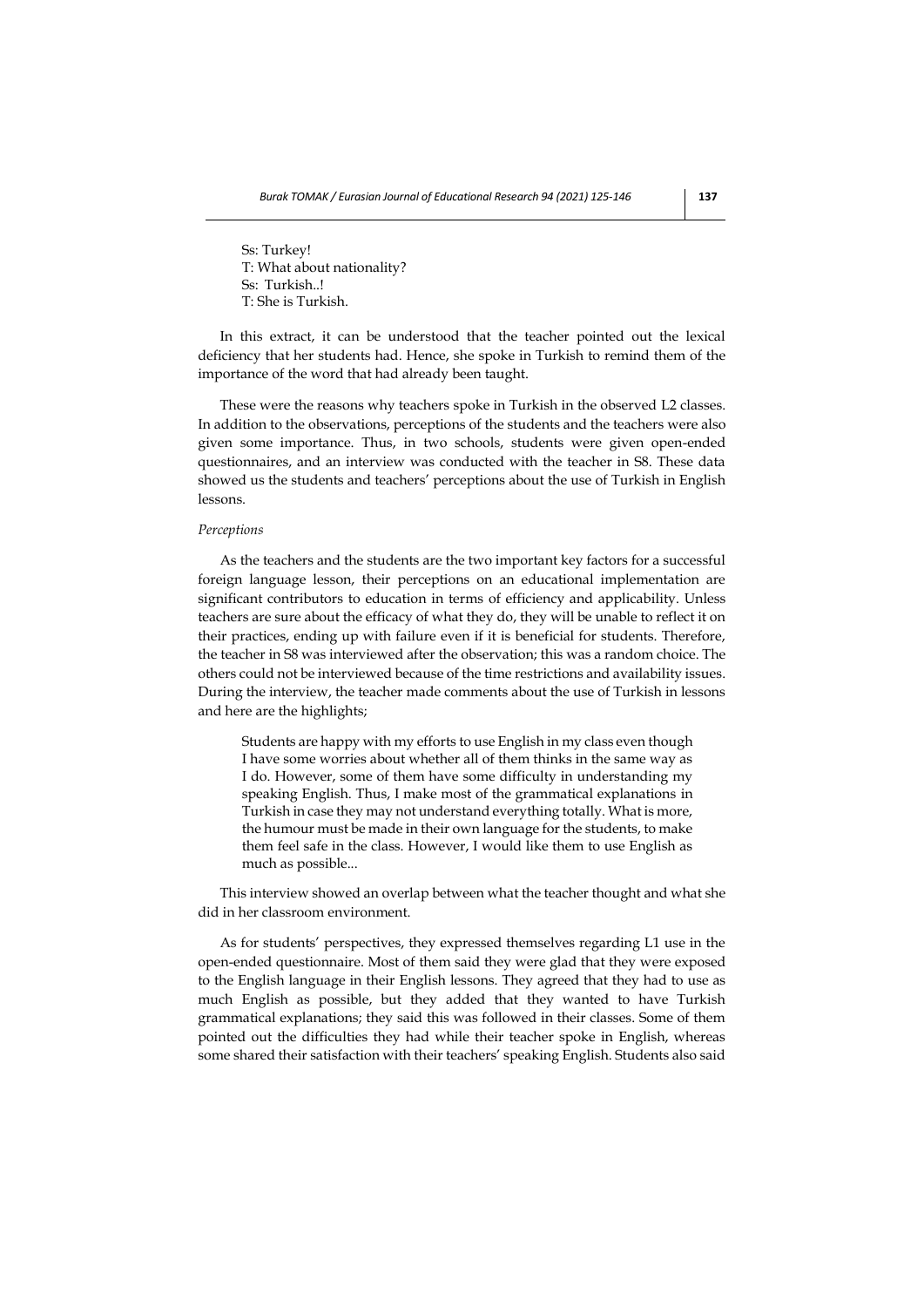that they preferred making and receiving jokes in Turkish. This showed student satisfaction in L1 use, and there was an overlap between the students and teachers' perceptions.

## **Discussion, Conclusion and Recommendations**

Turkish use in English lessons has always been questioned in terms of efficiency and practicality in foreign language education. This research also shows that Turkish use in English lessons is inevitable because teachers integrate it with their lessons for several reasons. However, L1 use must be limited. As stated by Atkinson (1993), "L1 can be the 'single biggest danger' in the foreign language classroom if it threatens the primacy of the target language or 'the most important ally a foreign language have' if it is used 'systematically, selectively and injudicious doses'" (p.13). Therefore, teachers should do their best to avoid Turkish use, benefiting the learning and teaching processes. They should be aware of the reason why they are using it.

Most of the teachers observed for this study spoke in Turkish to explain some important grammatical points so they intended to use L1 in L2 lessons. Cao (2018) confirms that "strategic use of L1 by both teachers and students can be a useful resource in the L2 classroom" (p. 28). By doing so, teachers can make confusing points clearer for students, or students can easily ask questions to their teachers, which accelerates the pace of learning and teaching. It can be seen that no matter what the level the classroom observed is, L1 is used for explaining unclear grammatical points. In S3 and S4, whose language proficiency levels were B1 and B2, teachers used L1 to make grammatical explanations even if the students' language level was proficient enough to understand L2 instructions and elaborations. However, according to Cook (1999), this is reasonable because the constant use of L2 is preferred and required in multilingual classes even though the sole use of L2 will not work properly in classes where the students share a common L1. Therefore, in this study, where all students have the same L1, teachers naturally turned to L1 regardless of their learners' language levels.

Solhi and Büyükyazi (2011) state that using L1 when necessary is acceptable and that teachers do not need to limit themselves to only using L2. Sali (2014) also states that non-native Turkish teachers turn to their L1 in classes because of academic reasons such as explaining grammar rules, eliciting, reviewing, and translating, which were also detected in this study.

The use of L1 depends on the content and the topic of the lesson because if something simple on a lexical level is taught, teachers rarely need to use L1. This was also observed in this study. In S2, the teacher rarely used Turkish because she was teaching nationalities and countries. She used visual aids and flashcards that reflected the countries' flags, so she did not turn to Turkish. Thus, the topic, which was being covered at the time of the observation, also played a key role. Tognini and Oliver (2012) claim that "when L2 was used, especially in teacher-learner interaction, it tended to be restricted to simpler and more predictable exchanges for all instructional contexts"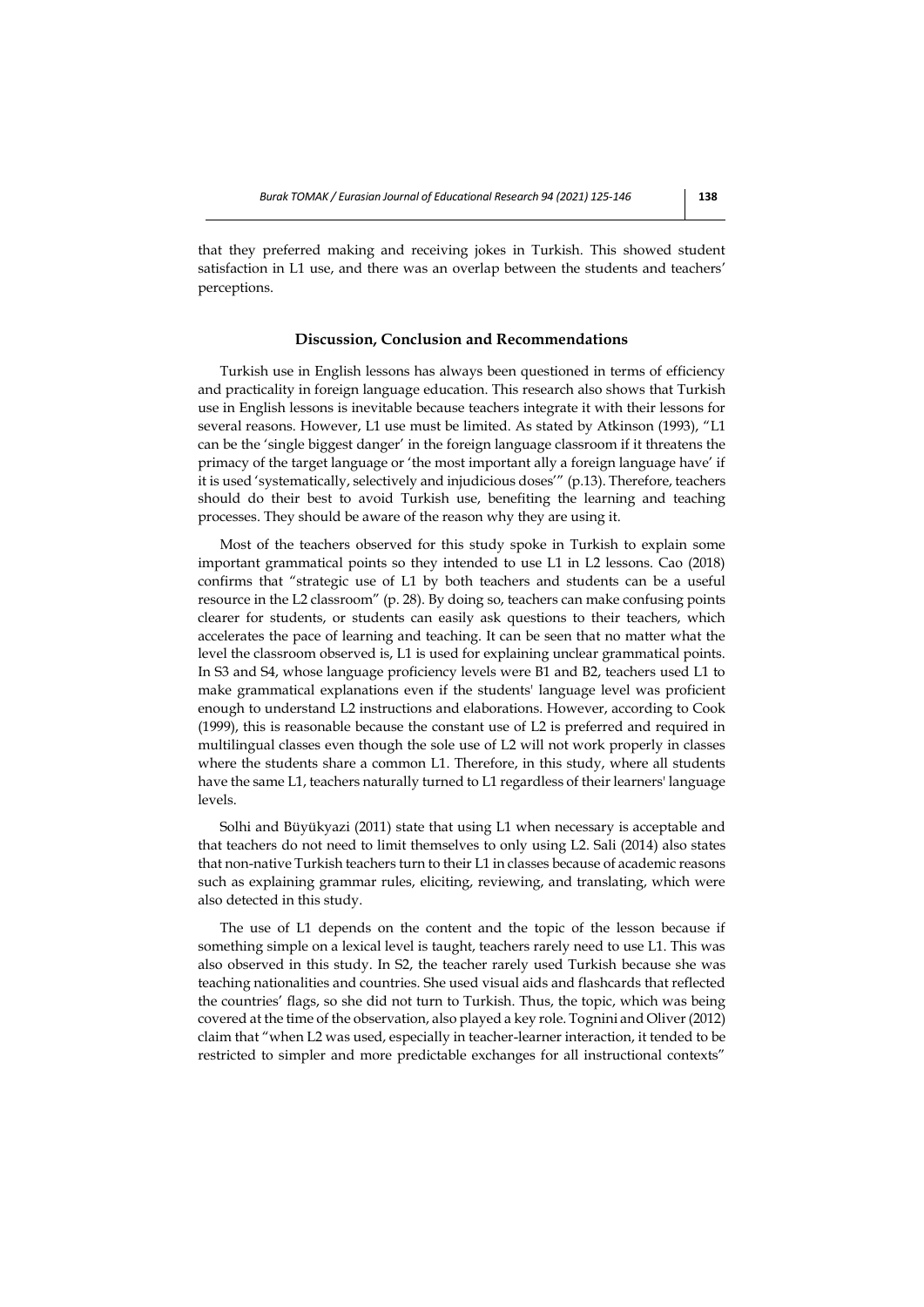(p.74). This shows that when it is unnecessary to use L1, teachers always try to use L2, especially when they teach something understandable in L2.

This study found that fewer students teachers had in their classes, the more English they spoke. Teachers greatly used L2 in S1, S2, S4, and S8 compared to other schools because they had less than 17 students; this could be considered an easily controllable group of people considering the 28 pupil group of S7. Therefore, in these crowded classes, teachers used L1 as a facilitative tool for learning and teaching. Sharma (2006) confirms that "total prohibition of mother tongue in an English classroom will certainly deprive the students of certain opportunities to learn more and better" (p. 86). Thus, with Turkish, teachers can save time and energy in such crowded classes that might have low-level learners with weaker proficiency than their peers in the class.

Teachers use L1 to control the classroom; this was observed in S4, S6, and S8, in which the teachers had less than 7 years of teaching experiences. Thus, less experienced teachers used L1 for managerial purposes. Cook (2006) states that teachers prefer using L1 to 'discipline' their class. Teachers probably think that using L1 is the easiest and quickest way to control the class because there will be no obstruction in comprehending the commands and instructions. Turnbull (2001) states that using L1 is alluring as a time-saving tool, especially when the teacher is tired, or students are anxious to go on. Therefore, it is natural for teachers to use L1 in situations they do not feel safe, as for the quietness of the class. However, using Turkish too much might not lead to appropriate consequences in a language class. Edstrom (2006) warns that using L1 purposelessly may have negative results for teachers and students because if students feel that they do not need to use L2 in their language lessons, they will not force themselves to practice it. Thus, teachers should have a logical reason when using L1 because they might unconsciously make students acquire a bad habit in L1 use in the class.

Turkish use mostly derived from the "humour" factor in this study, no matter the classes' language level. Teachers used Turkish to increase cheerfulness because humour is an inextricable part of the human experience and, thus, a fundamental aspect of humanity's unique capacity for language. Therefore, using humour in English lessons can positively change learners' attitudes towards learning the language. Humour creates a warm environment, which encourages learners and motivates them to learn English due to its relaxing, comforting, tension-reducing effects, its humanising effect on teacher image, and its effect of maintaining/increasing student interests and enjoyment (Neulip, 1991). Therefore, according to Bryant et al. (1979), when teachers integrate humour relevant to the topic, the material is more enjoyable, and students will easily memorise the information. As a result, this study's participant teachers did not miss the chance to facilitate these moments and used L1 to attract their students.

This study was conducted with the observations made in eight different schools. Thus, the conclusions are contextual and cannot be generalised. Unfortunately, only eight classes were observed for a couple of hours per class. Suppose the observations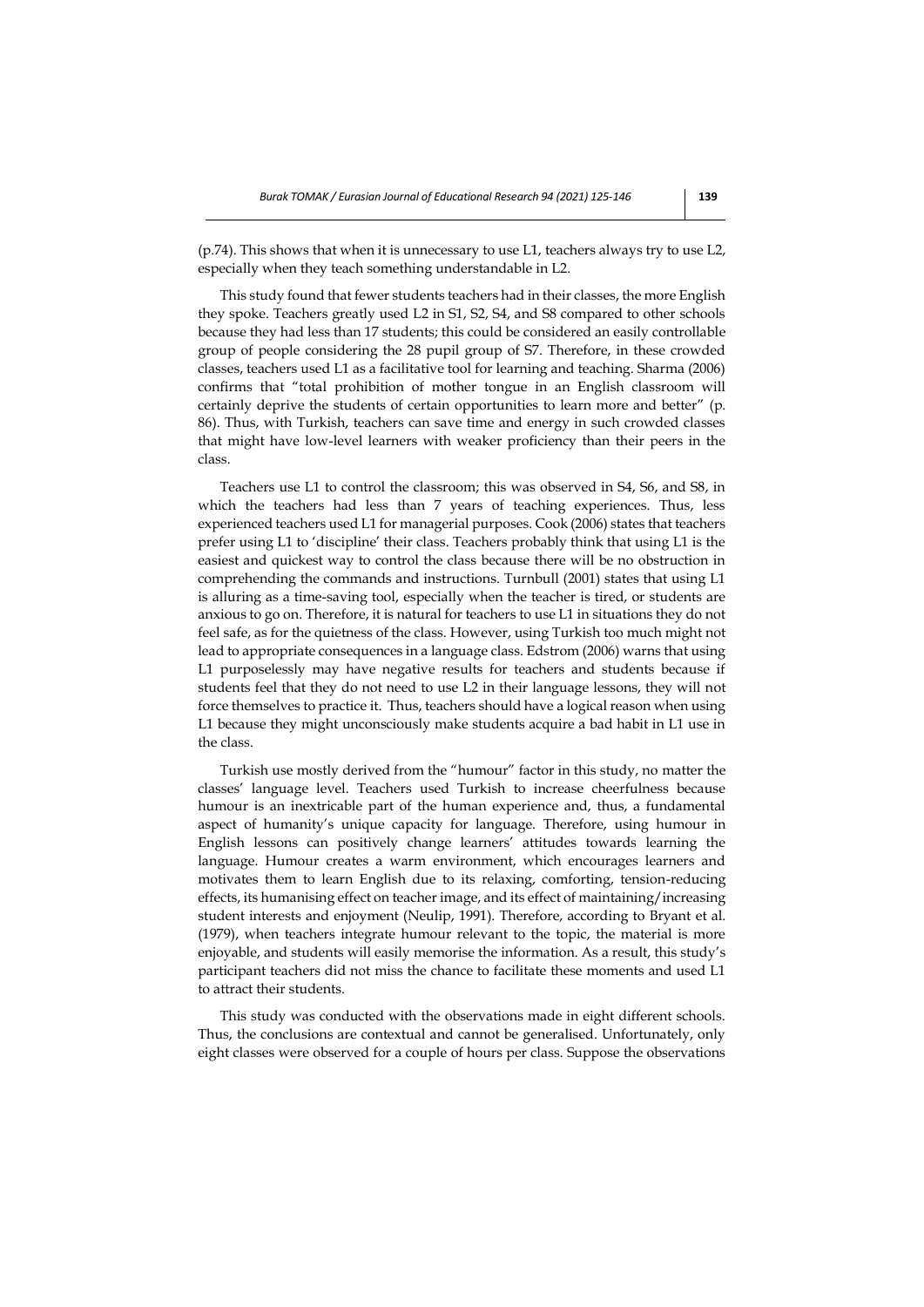had been carried out for a whole semester. In that case, this study could have given better results, but this could not be achieved because of the time limitations and permissions.

Additionally, not every teacher observed could be interviewed due to their unwillingness and their personal time restrictions owing to their other duties. Moreover, only students in the two classes were given open-ended questionnaires; this number could be higher, but not all students accepted to fill in the questionnaire, which could not be applied without their consent. However, these data collection tools (teacher interview and the open-ended questionnaire applied to students) were supplementary considering the main data collection tool (observation protocol); therefore, these numbers might not be considered as the deficiency but can be considered as the limitation of this study. Therefore, further studies can be conducted in different research contexts, more observation can be made, the student questionnaire could be applied to every class observed, and interviews could be arranged with every teacher.

#### **References**

- Almoayidi, K. A. (2018). The effectiveness of using L1 in second language classrooms:<br>A controversial issue. Retrieved from Academy Publication: A controversial issue. Retrieved from Academy Publication: http://www.academypublication.com/ojs/index.php/tpls/article/viewFile /tpls08043753 79/1458
- Atkinson, D. (1987). The mother tongue in the classroom. *ELT Journal, 41* (4), 241-247.
- Atkinson, D. (1993). *Teaching monolingual classes*. London: Longman.
- Bogdan, R. G., & Biklen, S. K. (1992). *Qualitative research for education (second edition)*. Boston, MA: Allyn& Bacon.
- Bryant, J., Comisky, P., & Zillmann, D. (1979). Teachers' humor in the college classroom. *Communication Education*, *28*, 110-118.
- Carson, E., & Kashihara, H. (2012). Using the L1 in the L2 classroom: The students speak. *The Language Teacher, 36* (4), 41-48.
- Cao, Y. K. (2018). Chinese learners' L1 use in an English for Academic Purposes (EAP) programme. *TESL Reporter, 50* (2), 18-30.
- Campa, J. C., & Nassaji, H. (2009). The amount, purpose, and reasons for using L1 in L2 classrooms. *Foreign Language Annals, 42*(4), 742-759.
- Chang, C.-Y. (2009). *Teacher's use of students' L1 in an EFL classroom*. Unpublished master's thesis, National Cheung Kang University, Taiwan.
- Charles Darwin University (2019). Observing classroom management. Observation protocol. School of Education. Retrieved from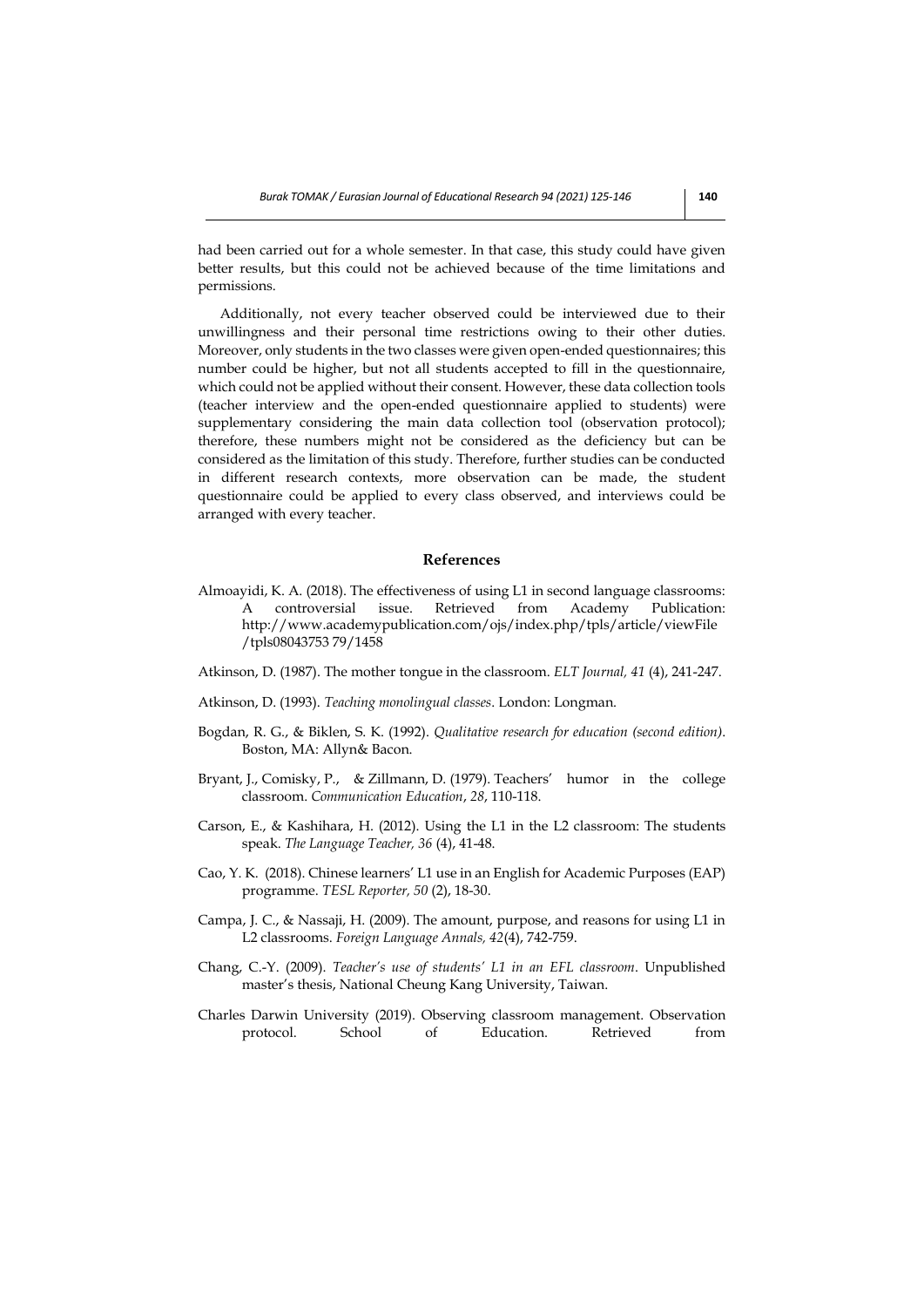https://www.cdu.edu.au/sites/default/files/school-education/docs/insobserving-classroom-management.pdf

- Chaudron, C. (1988). *Second language research: Research on teaching and learning*. Cambridge, England: Cambridge University Press.
- Cohen, L., Manion, L. & Morrison, K. (2007). *Research methods in education (6th edition)*. London: Routledge.
- Cook, V. (1999). Going beyond the native speaker in language teaching. *TESOL Quarterly, 33* (2), 185-205.
- Cook, V. (2006). Using the first language in the classroom. *Canadian Modern Language Review, 57* (3), 402-423.
- Creswell, J. W. (2012). *Educational Research: Planning, conducting, and evaluating quantitative and qualitative research*. Boston: Pearson Education.
- Darginavičienė, I., &Navickienė, V. (2015). Use of native language in learning English for specific purposes. *Bridges / Tiltai, 71*(2), 109-123.
- Edstrom, A. (2006). L1 use in the L2 classroom: One teacher's self-evaluation. *The Canadian Modern Language Review, 63* (2), 275-292.
- Edstorm, A. M. (2009) Teacher reflection as a strategy for evaluating L1/L2 use in the classroom. *Babylonia, 1*(9), 12-15.
- Ellis, R. (2005). Principles of instructed language learning. *Asian EFL Journal*, *7*(3), 9-24.
- Ferguson, G. (2003). Classroom code-switching in post-colonial contexts: Functions, attitudes and policies. *AILA Review*, *16*, 38-51.
- Gall, M. D., Gall, J. P., & Borg, W. R. (2003). *Educational research*. Boston: Pearson.
- Grim, F. (2010). L1 in the L2 classroom at the secondary and college levels: A comparison of functions and use by teachers. *Electronic Journal of Foreign Language Teaching*, *7 (2)*, 193-209.
- Iswati, L., & Hadimulyono, A. O. (2018). The role of L1 in L2 classes. *Edulite: Journal of English Education, Literature, and Culture, 3*(2), 125-134.
- James (1996) A cross-linguistic approach to language awareness*. Language Awareness, 5(3-4),*146-147.
- Kim Anh, K. H. (2010). Use of Vietnamese in English language teaching in Vietnam: Attitudes of Vietnamese university teachers*. EFL Journal*, *3* (2), 119-128.
- Kim, Y., & Petraki, E. (2009). Students' and teachers' use of and attitudes to L1 in the EFL classroom. *The Asian EFL Journal Quaerterly, 11*(4), 58-77.
- Krashen, S. (1982). *Principles and practice in second language acquisition*. New York: Pergamon Press.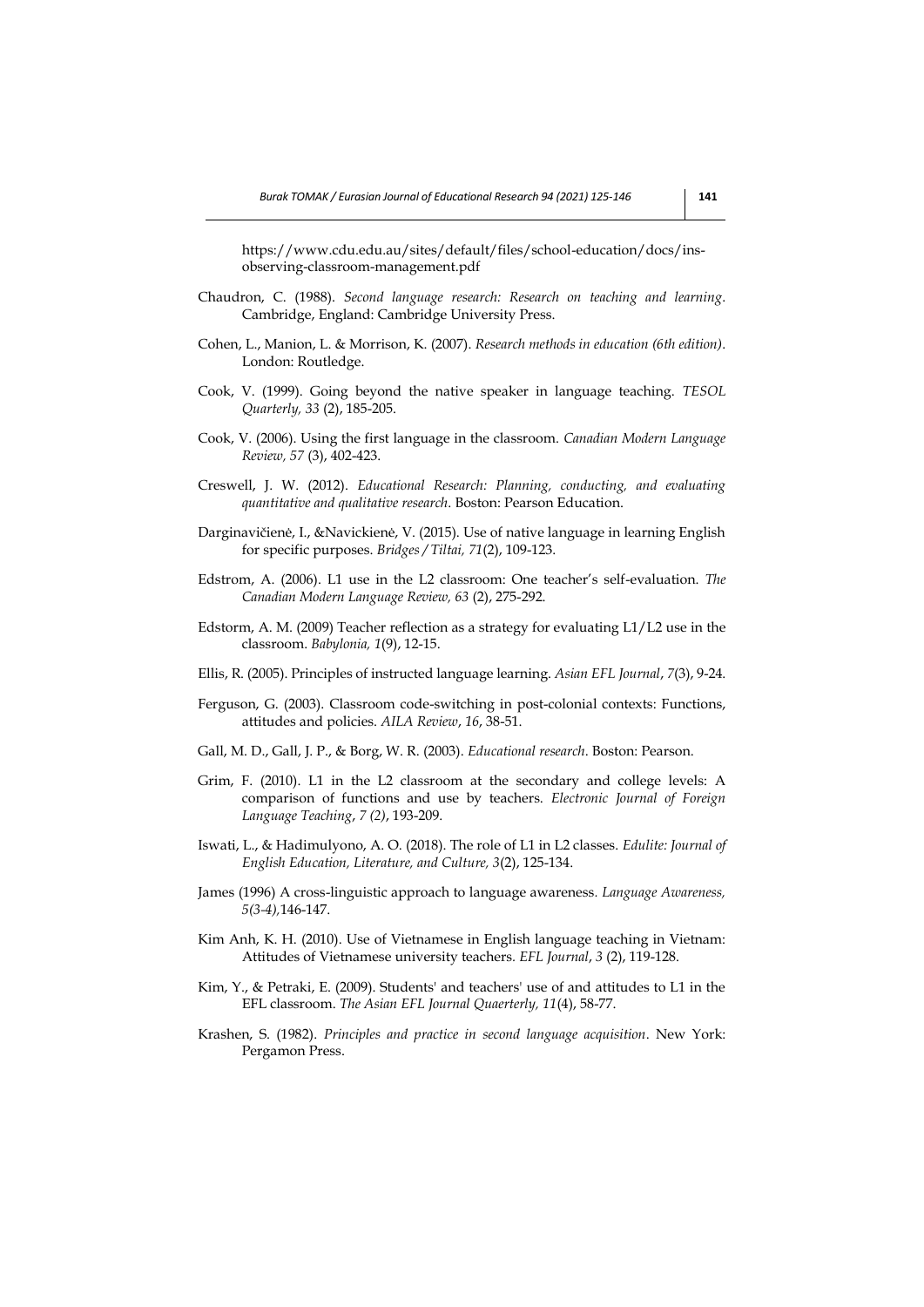- Krippendorp, K. (2004). *Content analysis: An introduction to its methodology*. Thousand Oaks, CA: Sage.
- Macaro, E. (2005). Codeswitching in the L2 classroom: A communication and learning strategy. In E. Llurda (Ed.), *Non-native language teachers. Perceptions, challenges and contributions to the profession* (pp. 63-84). New York: Springer.
- Macdonald, C. (1993). *Using the target language*. Cheltenham, England: Mary Glasgow.
- Meyer, H. (2008). The pedagogical implications of L1 use in the L2 classroom. *Maebashi Kyoai Gakuen Ronsyu,* 147-159. Retrieved from https://133.8.93.45/dspace/bitstream/10087/7250/1/2008-meyer1.pdf
- Neuliep, J. W. (1991). An examination of the content of high school teachers' humor in the classroom and the development of an inductively derived taxonomy of classroom humor. *Communication Education*, *40*(4), 343- 355. doi: 10.1080/03634529109378859
- Rhalmi, M. (2009). Should L1 be used in EFL classes. [web log post]. Retrieved from https://www.myenglishpages.com/blog/l1-efl-classes
- Sali, P. (2014). An analysis of the teachers' use of L1 in Turkish EFL classrooms. *System, 42*, 308-318.
- Savignon, S. (1983). *Communicative competence: Theory and classroom practice*. Reading, MA: Addison-Wesley.
- Schweers, W. Jr. (1999). Using L1 in the L2 classroom*. English Teaching Forum*, *37*(2), 6 -7.
- Sharma, K. (2006). Mother tongue use in English classroom. *Journal of NELTA, 11* (1-2), 80-87.
- Solhi, M., & Büyükyazi, M. (2011). The use of first language in the EFL classroom: A facilitating or debilitating device? *In the proceedings of 1st International Conference on Foreign Language Teaching and Applied Linguistics May 5-7 2011 Sarajevo*, 860- 866.
- Swain, M., & Lapkin, S. (2000). Task-based second language learning: The uses of the first language. *Language Teaching Research*, *4*, 251-274.
- Ordona, M., Sandhu, S., & Zhang, N. (1999). English language learners: balancing the l1 and the l2 in the classroom*.* Retrieved from http://blogs.ubc.ca/myraeducation/files/2017/07/CaseNineResearchPacka ge.pdf
- Tien, C.-Y. (2004). *Code-switching in two freshman English classrooms in a university in southern Taiwan*. Unpublished doctoral dissertation, University of Leicester.
- Timuçin, M., & Baytar, İ. (2015). The functions of the use of L1: Insights from an EFL classroom. *Kastamonu Eğitim Dergisi*, *23*(1), 241-252.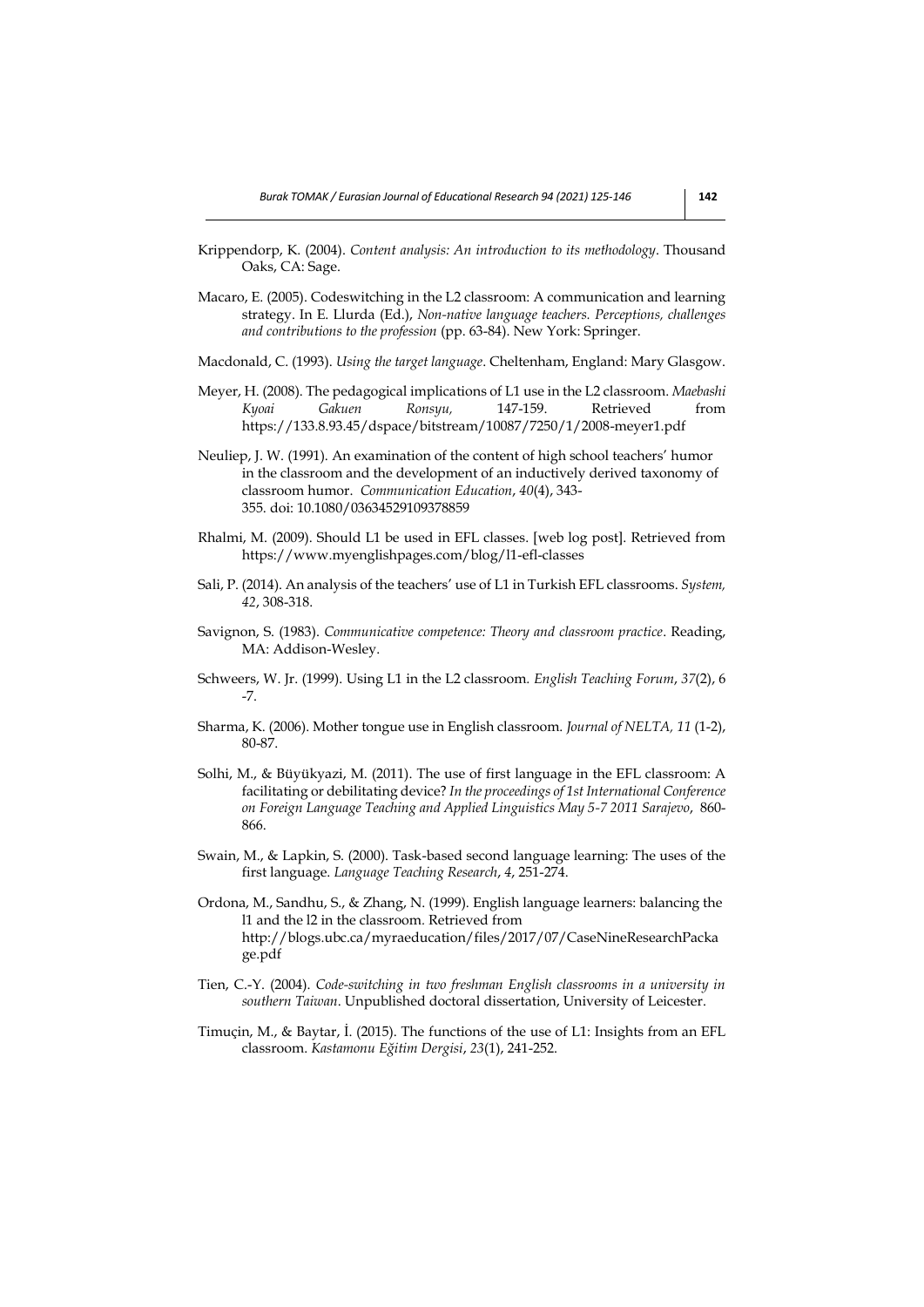- Tognini, R., & Oliver, R. (2012). L1 use in primary and secondary foreign language classrooms and its contribution to learning. *Utrecht Studies in Language & Communication, 24*(2), 53-77.
- Turnbull, M. (2001). There is a role for the L1 in second and foreign language teaching, but ... *The Canadian Modern Language Review, 54* (4), 531-540.
- Turnbull, M., & Arnett, K. (2002). Teachers' uses of the target and first languages in second and foreign language classrooms. *Annual Review of Applied Linguistics*, *22*, 204-218.
- Villamil, O., & de Guerrero, M. (1996). Peer revision in the L2 classroom: Sociocognitive activities, mediating strategies, and aspects of social behavior. *Journal of Second Language Writing*, *5*, 51-75.
- Widdowson, H. G. (1978). *Teaching language as communication*. Oxford: Oxford University Press.

# **Türk Okullarında İngilizce Öğreten Türk Öğretmenlerin Anadilini (Türkçe) Kullanma Sebepleri**

## **Atıf:**

Tomak, B. (2021). The reasons for L1 use by English teaching Turkish teachers in Turkish schools. *Eurasian Journal of Educational Research* 94,125-146, DOI: 10.14689/ejer.2021.94.6

# **Özet**

*Problem Durumu:* Son zamanlarda dil öğretim tekniklerinde sıklıkla alanda tartışılan "öğrencileri olabildiği kadar çok hedef dile maruz bırakıp hedef dili sınıfta kullanma" dil öğretimi yapılan sınıflarda teşvik edilmektedir. Bu durum İngilizce öğretilen sınıflarda da aynı şekilde hedef dil olan İngilizce'nin olabildiği kadar sınıfta çok kullanılıp derste öğrenciyi İngilizce'ye daha çok maruz bırakmak şeklinde yorumlanmaktadır. Fakat sınıflardaki öğrencilerin ve öğretmenin ortak bir kültür ve anadile (Türkçe) sahip olmasının sınıfta sürekli İngilizce kullanımına etkisi de araştırmaya değer bir konu olduğu aşikardır. Zira, her ne kadar amaç İngilizce öğrenmek ve de konuşmak olsa da öğrenciler de öğretmenler de anadilleri olan Türkçe kullanımına başvuracaktır. Bunun olmaması imkansızdır. Tüm bunlar göz önüne alındığında, İngilizce öğretiminin yapıldığı sınıflarda ne kadar sıklıkla ana dil kullanımı yapıldığı her zaman merak konusu olmuştur. İngilizce sınıflarında sürekli İngilizce konuşmak teşvik edilse de bazı durumlarda öğretmenlerin Türkçe konuştuğu gözlenmiş ve dil sınıflarında öğretmenlerin Türkçe kullanımına öğrencilerin dil becerisi ve eğitim kademesine bakılmaksızın karşılaşılmıştır.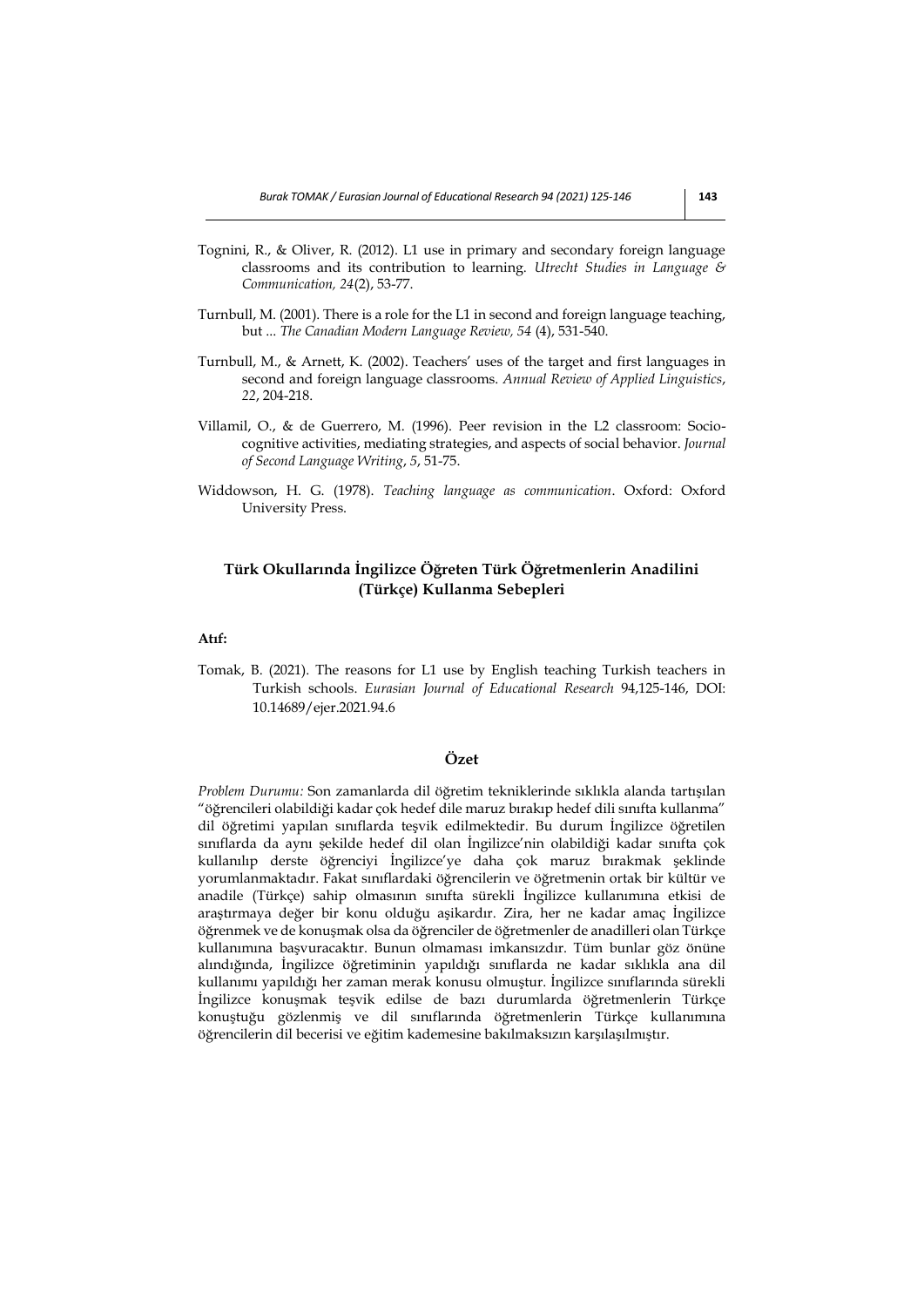*Araştırmanın Amacı:* Bu çalışmada Türk okullarında çalışan Türk kökenli İngilizce öğretmenlerinin dil öğretirken ne kadar hedef dilden (İngilizce) faydalandıkları ve ne kadar ana dilleri olan Türkçe'ye başvurdukları teşhis edilmeye çalışılmış ve öğretmenlerin hangi durumlarda ve neden Türkçe kullandıkları ve öğrencilerin bu durumdan ne kadar memnun olup olmadıkları incelenmiştir.

*Araştırmanın Yöntemi*: Bu çalışma bir durum çalışması olduğundan nitel araştırma yöntemleri kullanılmıştır. Öncelikle 8 ayrı dil sınıfındaki İngilizce öğretmenlerinin İngilizce derslerinde gözlem yapılmıştır. Gözlem yaparken araştırmacı Charles Darwin Üniversite'sinin Eğitim Fakültesi tarafından geliştirilmiş gözlem protokolünü kullanmıştır. Gözlem protokolü araştırma sorularına uygun şekilde kullanılmış ve araştırmacı araştırmanın amacı doğrultusunda gözlem yaparken ve protokol üzerine notlar alırken aynı zamanda gözlem yapılan sınıfta sesli kayıt almıştır. Sesli kaydın amacı ne kadar oranda Türkçe konuşulduğunun ölçülmesi ve ne gibi durumlarda Türkçe konuşulduğunu anlamaktır. Sesli kayıt dosyalarının daha sonra transkripsiyonları çıkartılıp gözlem protokolleri üzerine alınan notlar ile karşılaştırılıp araştırma soruları ile bağlantılanıp gerekli tema ve kodlar çıkartılmıştır. Aynı zamanda nitel araştırma olduğu için bulunan tema ve kodların neye dayanarak çıkarıldığını okuyucuya göstermek adına alınan kayıt dosyalarından çıkarılan transkripsiyonlarda sınıf içinde geçen örnek diyaloglara da sonuçlar kısmında yer verilmiştir. Gözlemlerin yanı sıra iki ayrı okulda öğrencilere araştırmacı tarafında araştırma soruları baz alınarak oluşturulan açık uçlu anket soruları dağıtılmıştır. Böylelikle öğrencilerin gözünden de durumun incelenmesi amaçlanmıştır. Ayrıca gözlem için gidilen okullardan birindeki katılımcı hoca ile konu ile ilgili mülakat yapılmış ve görüşleri alınmıştır. Mülakat katılımcı hocanın kendisini daha rahat hissetmesi ve fikirlerini daha rahat beyan etmesi adına Türkçe yapılmış olup aynı zamanda mülakat sırasında ses kaydı alınmıştır. Hoca ile yapılan mülakatın ses dosyası da araştırma sonuçlarında paylaşılmak üzere transkripsiyon olarak yazı dosyasına dönüştürülmüştür.

*Araştırmanın Bulguları*: Bu araştırmaya göre öğretmenler belirli sebeplerden ötürü sınıflarda Türkçe kullanmaktadır. Sınıfta bir mizah konusu açmak veya espri yapmak için öğrencilerin seviyesine bakılmaksızın hatta dil becerisi yüksek sınıflarda bile mizah söz konusu olduğunda ana dil olan Türkçe'ye dönülmüştür. Ayrıca, İngilizce dilbilgisi ve fonetik bilgilerini öğrencilerine açıklamak için, bazı belirsiz noktaları netleştirmek için, sınıf yönetimindeki disiplini sağlamak ve bazı yönergeler vermek için, öğrencileri dil öğrenmeye karşı cesaretlendirmek için ve onlarla motive edici konuşmalar yapmak adına ve son olarak da öğrencilerin yanlışlarını düzeltirken Türkçe kullanımı sınıflarda yapılmaktadır. Ayrıca öğrenciler de sınıfta hedef dil olan İngilizce'nin olabildiğince çok kullanımından son derece memnun olduklarını belirtmiş fakat İngilizce dilbilgisi ve kural açıklamalarında ana dil (Türkçe) kullanmanın da onlara faydalı olduğu görüşünde birleşmişlerdir.

*Araştırmanın Sonuçları ve Önerileri:* Türkçe kullanımının bazı bağlamsal (çevresel) faktörlerle de doğrudan ilişkili olduğu bulunmuştur. Örneğin öğrenci sayısının daha az olduğu sınıflarda daha az Türkçe kullanımı gerçekleşmiştir. Bunun sebebi öğretmenin yönetsel açıdan sınıf kontrolünü sağlamakta kullandığı Türkçe'ye ihtiyaç duymaması ve interaktif bir ortam olan dil sınıflarında öğrencilerle birebir iletişim